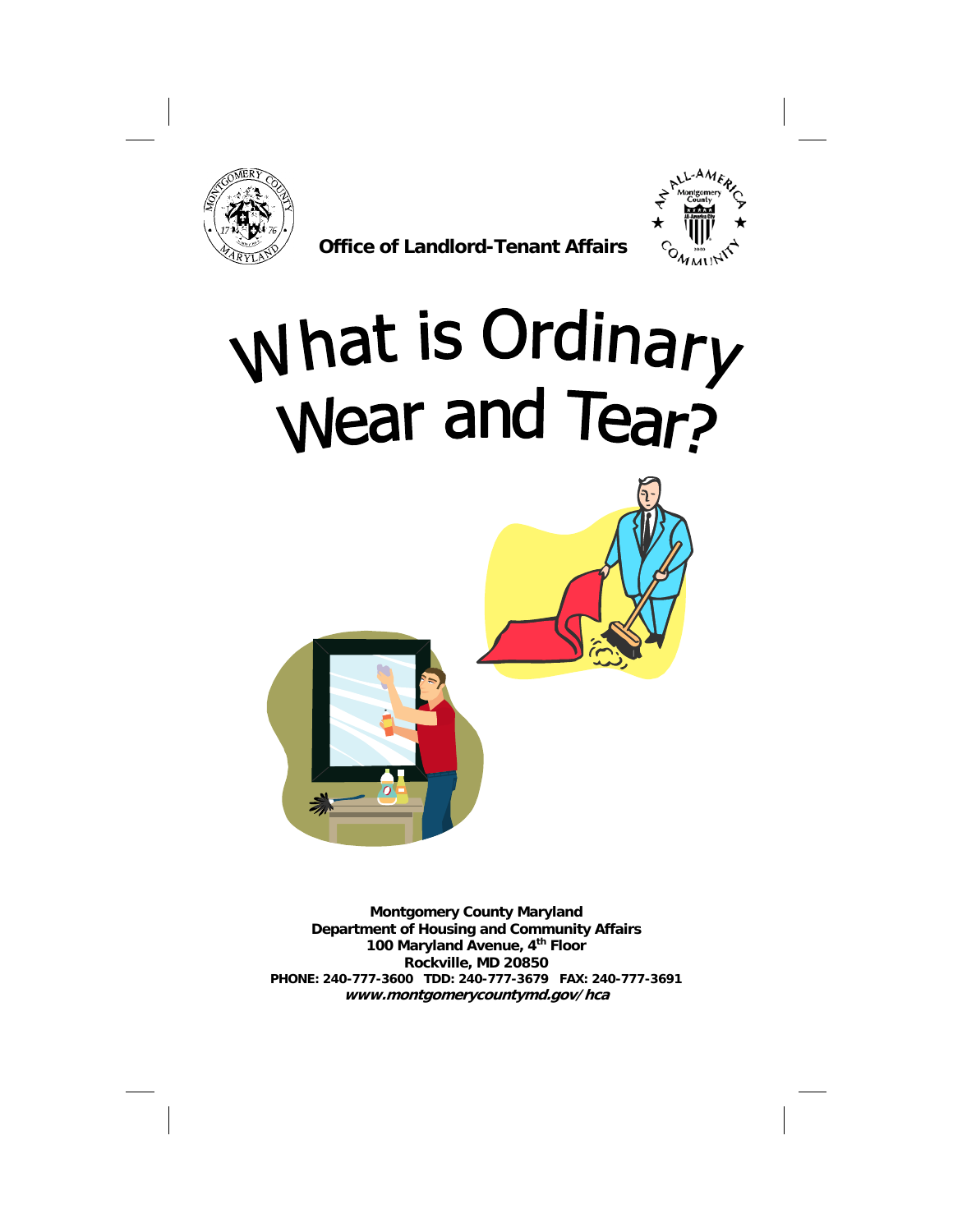For multiple copies of this brochure, please contact the Office of Landlord-Tenant Affairs at 240-777-3609 or at **www.montgomerycountymd.gov/hca.** 

This publication is available in alternative formats.

**This booklet is intended to serve as a general informational guide and the information contained herein does not constitute legal advice or a legal opinion. Every reasonable effort has been made to assure the accuracy of the information contained herein. However, if the information in this booklet conflicts with applicable laws, codes or regulations, those laws, codes and regulations apply.** 

# **© February 2007**

Published by the Montgomery County Office of Landlord-Tenant Affairs and endorsed by the Montgomery County Commission on Landlord-Tenant Affairs.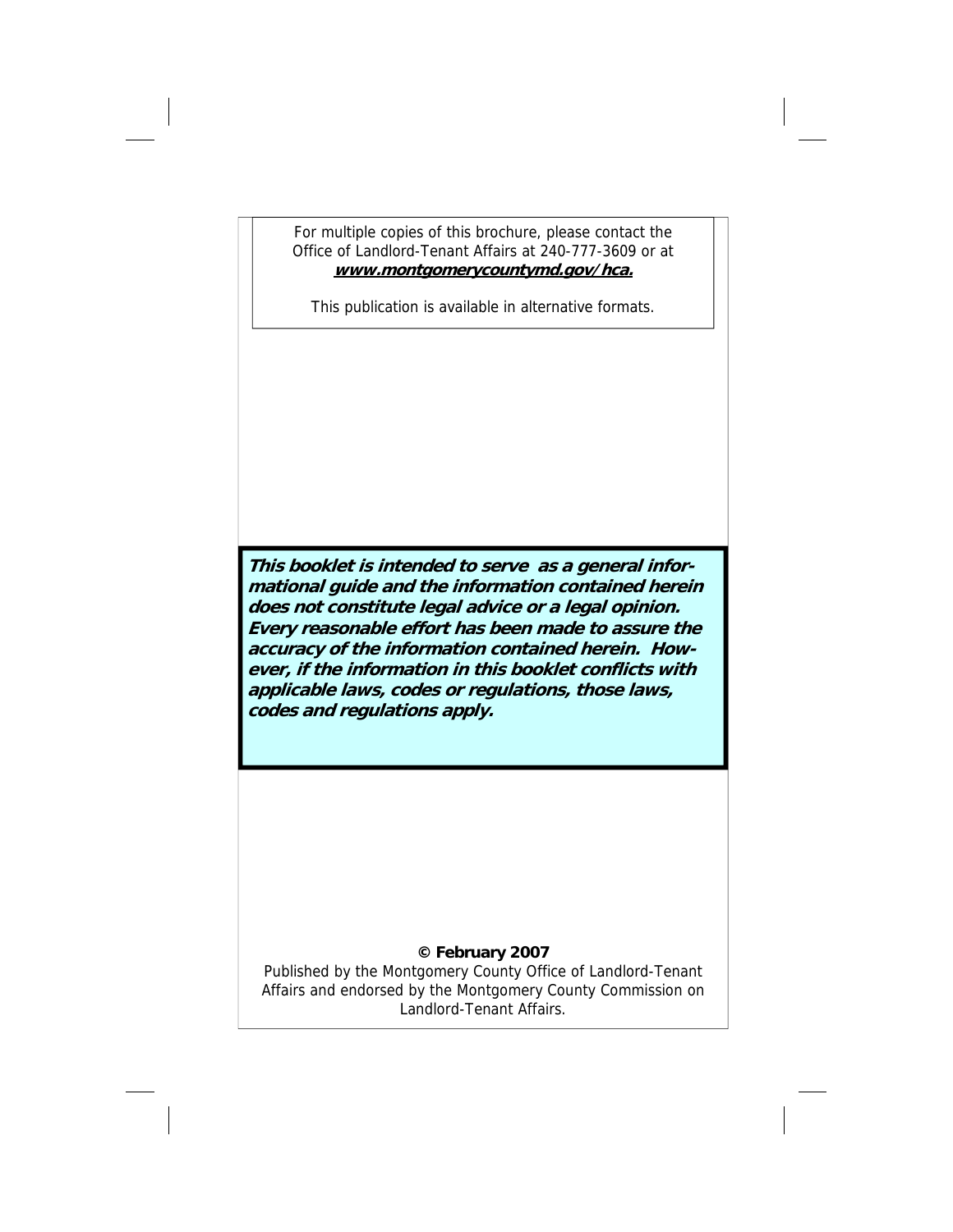# **TABLE OF CONTENTS**

# **Introduction**

| IV. What is the difference between ordinary wear                                |
|---------------------------------------------------------------------------------|
| V. Why is life expectancy of household appliances<br>and fixtures important? 11 |
| VI. How do you calculate tenant responsibility?                                 |
|                                                                                 |
| Tenant Move-In/Move-Out Instructions18                                          |
|                                                                                 |
|                                                                                 |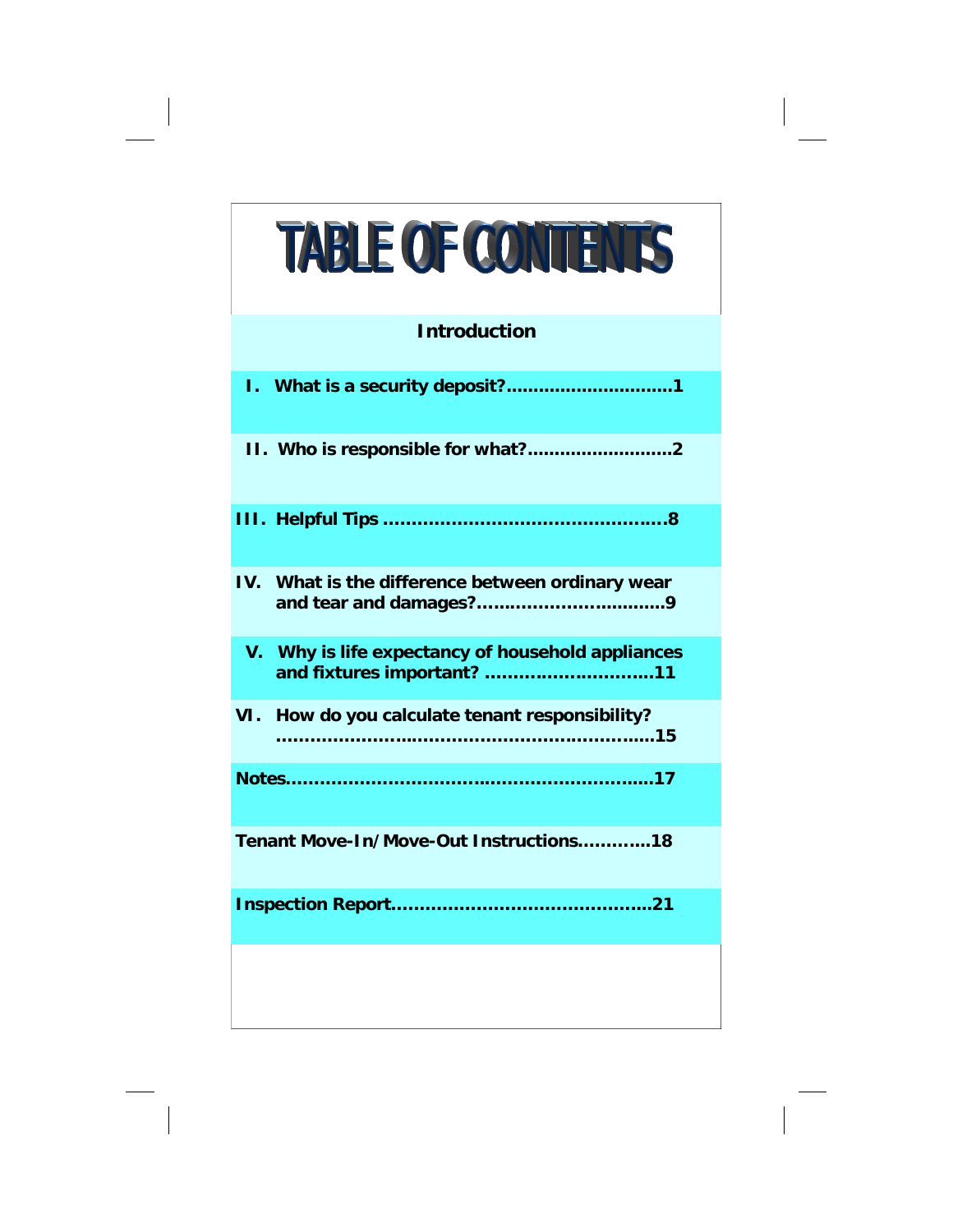# INTRODUCTIC

The most common complaint received by the Montgomery County Office of Landlord-Tenant Affairs concerns deductions made by a landlord from a security deposit. This booklet provides landlords and tenants with guidelines and principles for fairly and accurately determining what constitutes ordinary wear and tear versus damage to rental property, and the life expectancy and depreciated value of the most common household fixtures, furnishings and appliances.

 The basic obligations and responsibilities for the maintenance and care of the rental property by landlords and tenants are contained in Chapter 29, Landlord-Tenant Relations, of the Montgomery County Code, 2001, as amended ("County Code"). The handling and disposition of security deposits is controlled by § 8-203, "Security Deposits," and § 8-203.1, "Security Deposit Receipt," of the Real Property Article, Annotated Code of Maryland, 1999, as amended ("State Code"). We hope that this booklet provides clarification and information that will reduce misunderstandings regarding what a tenant can or cannot be held responsible for at the end of a tenancy.

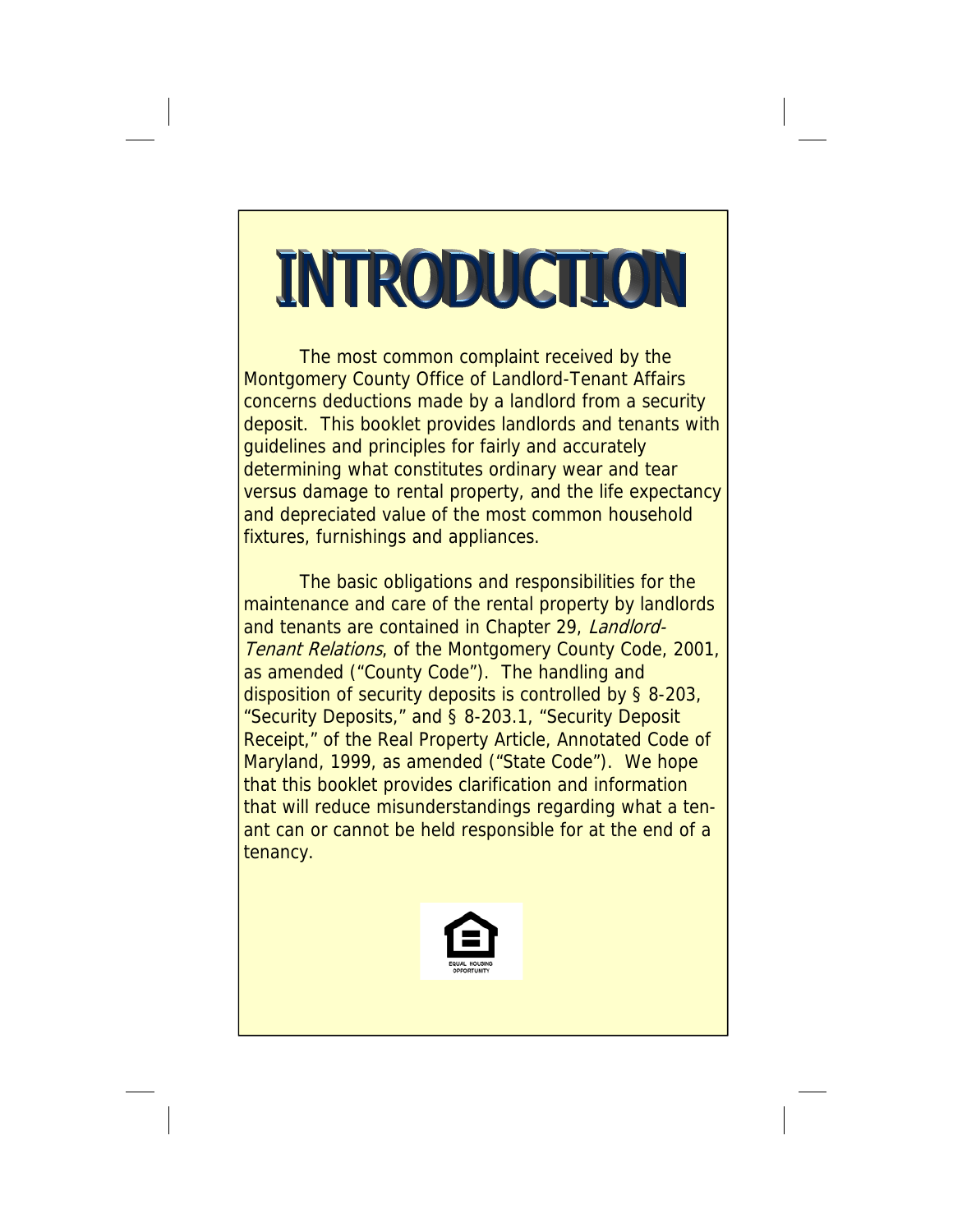# **I. What is a security deposit?**

The State Code defines a security deposit as "… any payment of money, including payment of the last month's rent in advance of the time it is due, given to a land-



lord by a tenant in order to protect the landlord against nonpayment of rent, damage due to breach of lease, or damage to the leased premises, common areas, major appliances, and furnishings," in excess of ordinary wear and tear.

 Pet cleaning deposits paid by the tenant to the landlord are part of the security deposit, and may NOT be considered "non-refundable" under any circumstances.

 A common misconception is that the security deposit is a fund that landlords can access to restore the rental property to the same condition it was in at the beginning of the tenancy, or to make improvements to enhance the value of the property or to prepare it for sale. In reality, the landlord is not to profit from the collection of a security deposit. Rather, the security deposit is to protect the landlord from financial loss at the end of the tenancy due to non-payment of rent, damage due to breach of lease, or damage to the rental property in excess of ordinary wear and tear.

 Ordinary wear and tear is deterioration that occurs without negligence, carelessness or abuse of the premises, equipment, furnishings or appliances by the tenant, a member of the household or other persons on the premises with his/her consent.

 It is important to remember that a security deposit is, at all times, the tenant's money, held in trust by the landlord.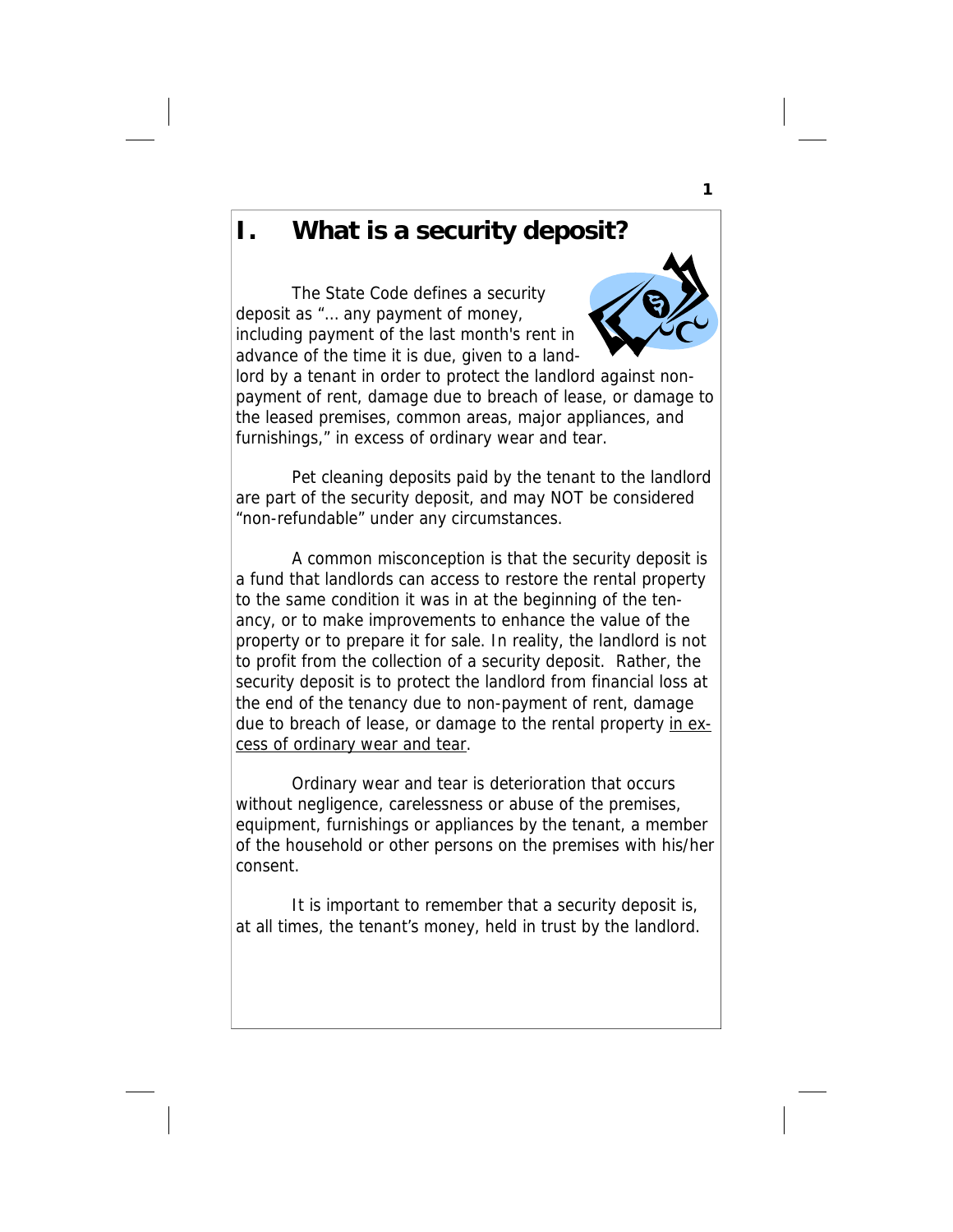# **II. Who is responsible for what?**

# **Before A Tenant Moves In**

 County Code requires a landlord to "deliver the leased premises and all common areas in a clean, habitable and sanitary condition, free of rodents and ver-



min, and in complete compliance with all applicable laws." In other words, the rental unit must be ready for the new tenant at the beginning of the tenancy and the landlord is to have completed all required maintenance, painting and cleaning.

 State Code provides that a new tenant has "the right to have the dwelling unit inspected by the landlord in the tenant's presence for the purpose of making a written list of damages that exist at the commencement of the tenancy if the tenant so requests by certified mail within 15 days of the tenant's occupancy."

 Landlords and tenants are encouraged to use the sample Inspection Report located at the back of this booklet when conducting inspections. Use of this checklist will facilitate comparison of the condition of the rental property at the beginning and end of tenancy.

# **During the Tenancy**

 The basic obligations and responsibilities regarding maintenance and upkeep of the rental property are contained in the County Code and provide that:

# **Tenants must:**

• Keep the part of the rental property that they occupy and use, clean, sanitary, and safe.

> **-**A tenant of a single-family rental property must cut any grass and weeds periodically and must not allow grass and weeds to grow more than 12 inches high;

Remove all rubbish, garbage, and other organic or flammable waste in a clean and sanitary manner from the rental property.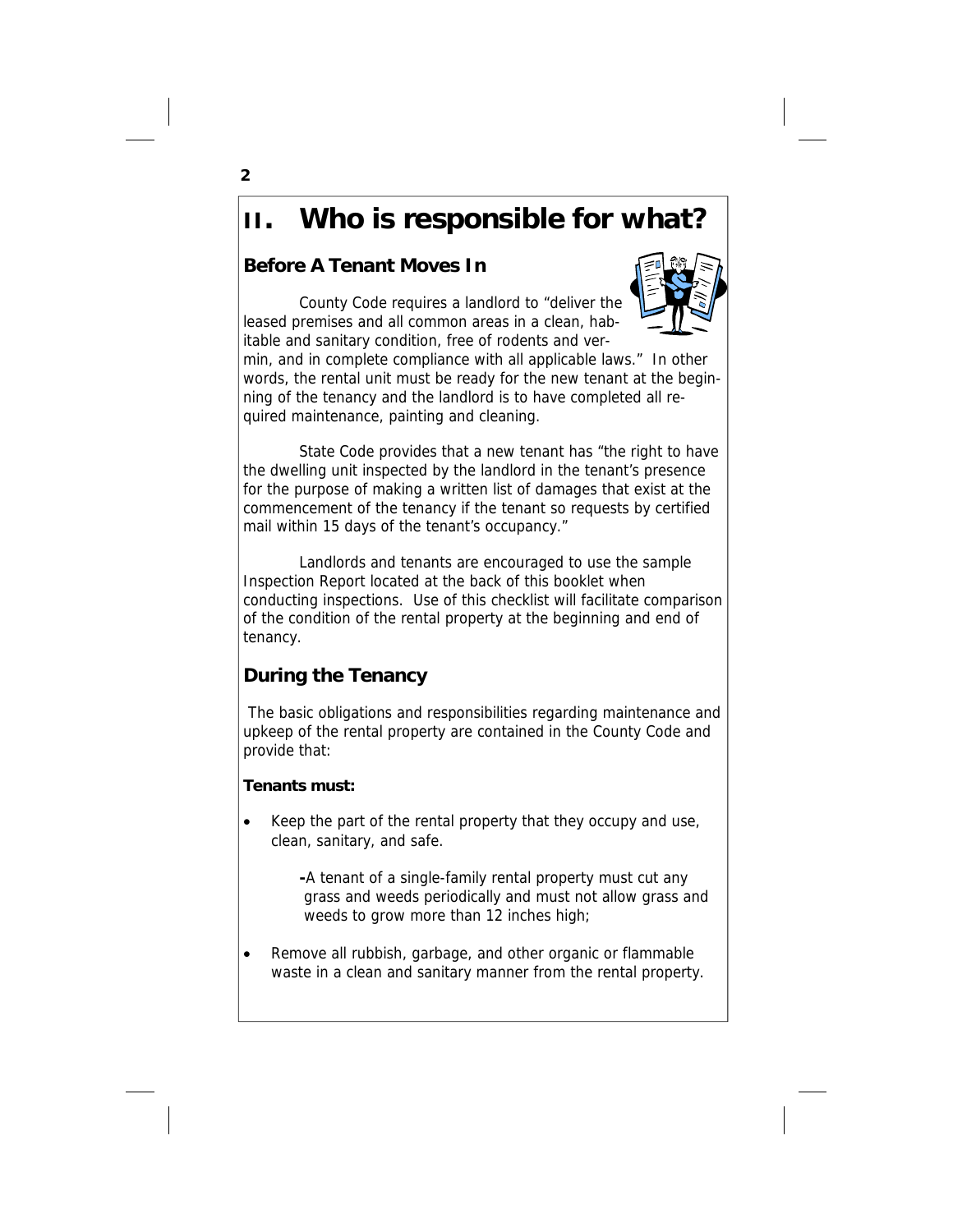**-**A tenant of a single-family rental property may be required to provide and maintain appropriate receptacles to remove ashes, rubbish, and garbage;

- Keep all plumbing fixtures as clean and sanitary as their condition permits;
- Use and operate all electrical and plumbing fixtures;
- Not allow their guests to willfully or wantonly destroy, deface, damage, impair, or remove any part of the structure or rental property or the facilities, equipment, or appurtenances; and
- Comply with all covenants, rules, and requirements that are brought to their attention, that they consent to in writing, and that are reasonably necessary to preserve the property of the landlord, other tenants, or any other person.

### **Landlords must:**

- Reasonably provide for the maintenance of the health, safety, and welfare of all tenants and all individuals properly on the premises of the rental property;
- Comply with applicable provisions of federal, state, or county law or regulation regarding the maintenance, construction, use, or appearance of the rental property and common areas;
- Keep all areas of the building, grounds, facilities, and appurtenances in a clean, sanitary, and safe condition;
- Make all repairs and arrangements necessary to keep the rental property in as good a condition as it was, or should by law or agreement have been, when the tenancy began.

**-**A lease for a single-family rental property may require a tenant to pay up to \$250 per year (a maximum of \$50 for each maintenance occurrence) towards the actual costs to maintain the rental property. The tenant may not be held responsible for replacement of or repairs to structural elements of the building, major appliances, or electrical, plumbing, heating, or air conditioning systems, unless the replacement or repair of these items is required because of the negligence or abuse of the tenant or guests;

• Maintain all electrical, plumbing, and other facilities and conveniences supplied by them in good working order;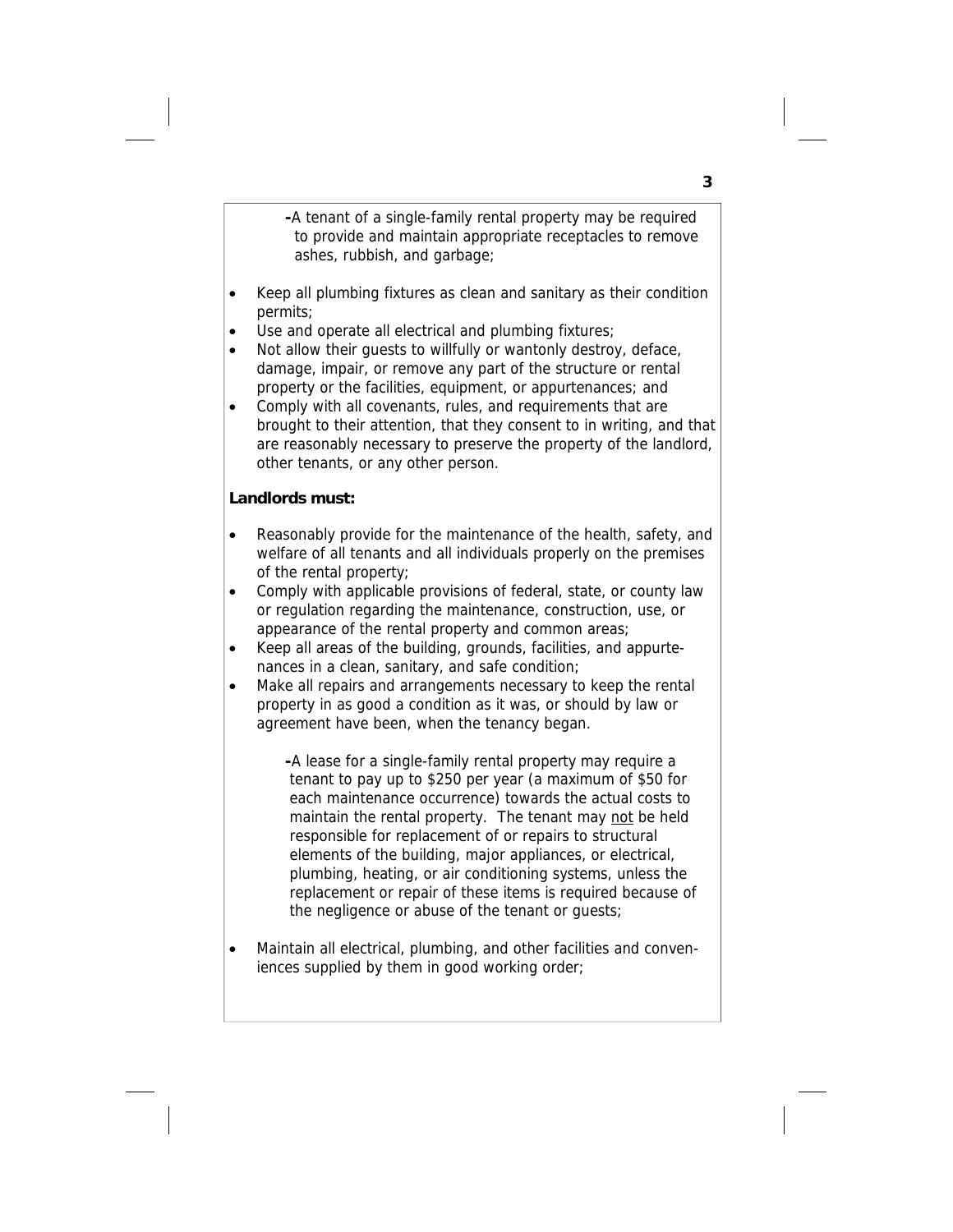- Provide and maintain receptacles to remove trash, and pay for its frequent removal.
	- **-**A lease for a single-family rental property may require a tenant to provide and maintain their own receptacles, and to pay for trash collection service if it is not located in a County collection district and is provided directly by a private trash hauler; and
- Supply water and hot water as reasonably required by the tenant and adequate heat.
	- **-**In a rental property located in a common ownership community (homeowner, condominium or cooperative association)**,** the landlord must provide water, hot water and adequate heat to the extent that the landlord is responsible for providing these services.
	- **-**A lease for a rental property may require a tenant to pay for gas, heating oil, electricity, water, or sewer service that the tenant uses.

# **Preparing for the Move-Out**

Tenants are expected to leave the rental property in good, clean condition, ordinary wear and tear accepted. Some suggestions to help tenants return the rental property to the landlord in proper condition:

- Remove surface dirt (grease, grime and dust);
- Pay particular attention to cleaning kitchen appliances and bathrooms;
- Remove all items from cupboards and closets;
- Remove all personal items from rental property;
- Sweep and vacuum;
- Replace all burned-out light bulbs and smoke detector batteries;
- Do not spackle walls to fill nail or screw holes or paint walls or trim.

Landlords and tenants are encouraged to review the Move-In/Move-Out Instructions at the back of this booklet for further suggestions.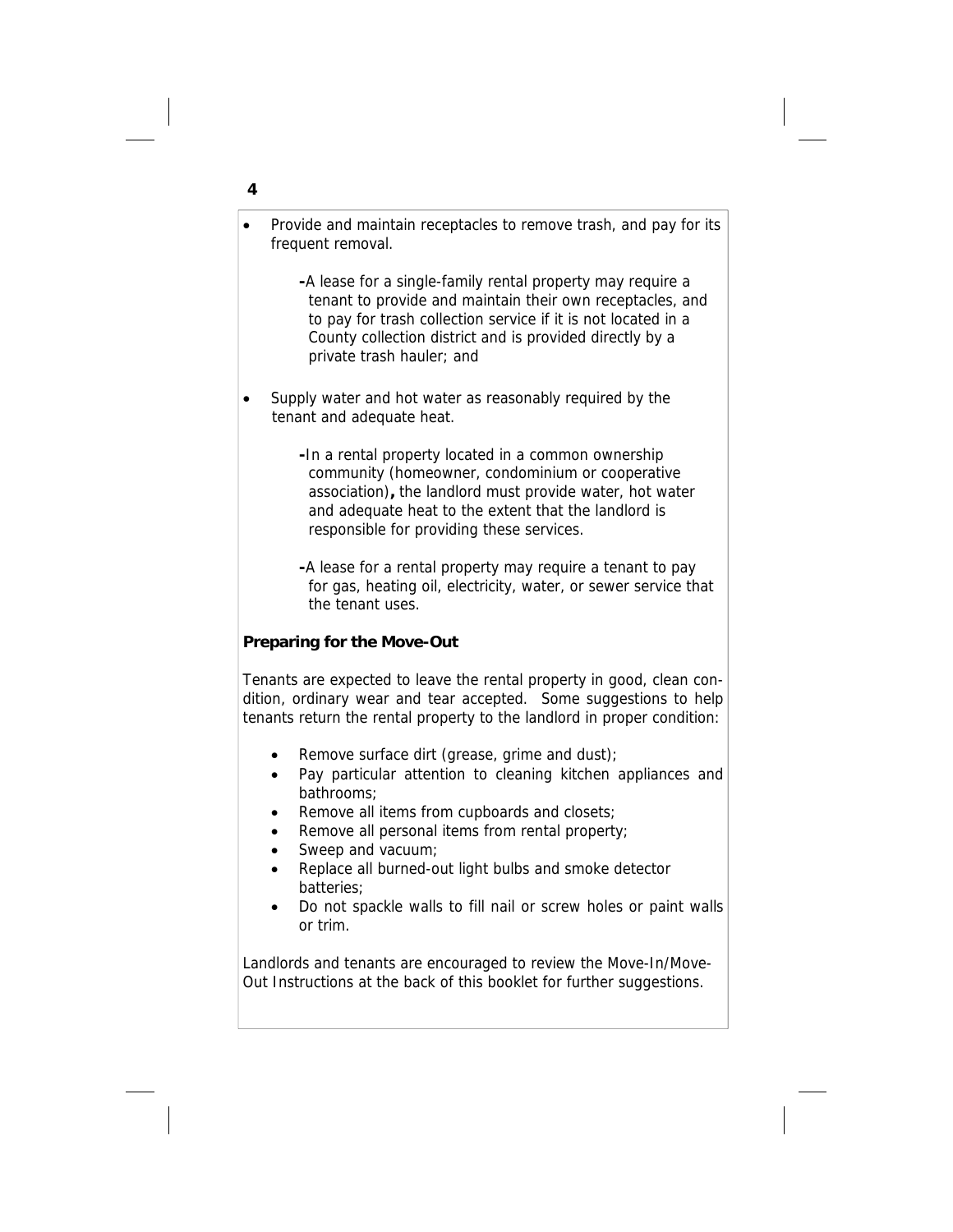### **End of Tenancy Inspection.**

State Code provides that a tenant has the right to be present when the landlord inspects the rental property at the end of the tenancy:

- If the tenant wants to be present at the final walkthrough inspection, the tenant must send the landlord a written request to be present.
	- The request **MUST:**
		- **-** Be in writing;
		- **-** Be sent by certified mail;
		- Be mailed at least 15 days prior to the date of moving; and
		- **-** Include the date of moving, and the tenant's new address.
- When the landlord receives a request by certified mail for a final walkthrough inspection, the landlord must respond and notify the tenant of the time and date when the premises are to be inspected. The notice **MUST**:
	- Be in writing;
	- **-** Be sent by certified mail; and
	- **-** Include the date of the walkthrough inspection, which must occur within 5 days before or 5 days after the date of moving as designated in the tenant's notice.
- Failure by the landlord to comply with these requirements, after the tenant has properly requested to be present, forfeits the right of the landlord to withhold any part of the security deposit for damages.

### **Return of the Security Deposit.**

State Code outlines the procedures a landlord must follow in handling and refunding the security deposit:

If there is no past due rent, no damage due to breach of lease and no damage in excess of ordinary wear and tear caused by the tenant, the security deposit, plus accrued interest, must be returned to the tenant, at his/her last known address, within 45 days after the termination of tenancy.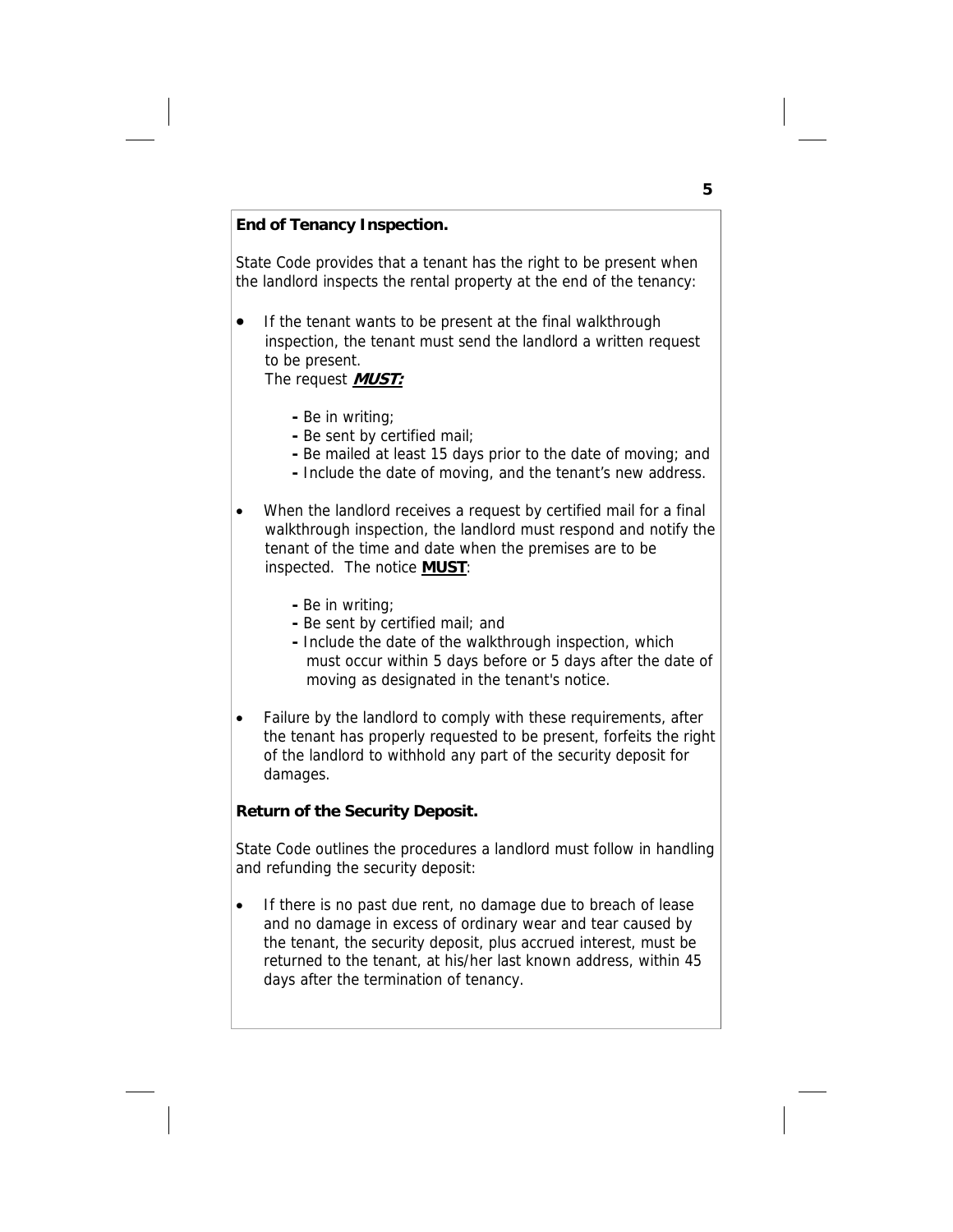• Beginning July 1, 1972, State law requires that security deposits be returned with simple interest that accrues at six month intervals, from the date the deposit is received, through the termination of tenancy. Interest required is calculated as follows:

| July 1, 1972 - June 30, 1980      | 3% per year |
|-----------------------------------|-------------|
| July 1, 1980 - September 30, 2004 | 4% per year |
| October 1, 2004 - Present         | 3% per year |

**Example:** A \$500 deposit for a tenancy that began on October 1, 2003, and ended on November 30, 2005—2 years and 2 months- accrued simple interest in the amount of 7% as follows:

| $04/01/04 - 09/30/04 = 6$ months $(2%) =$<br>$10/01/04 - 03/31/05 = 6$ months $(1.5%) =$<br>\$7.50<br>$04/01/05 - 09/30/05 = 6$ months $(1.5%) =$<br>\$7.50<br>$10/01/05 - 11/30/05 = 2$ months $(0.0\%) =$<br>$$0.00*$ | Total | $7.0\%$ | \$35.00 |
|-------------------------------------------------------------------------------------------------------------------------------------------------------------------------------------------------------------------------|-------|---------|---------|
| $10/01/03 - 03/31/04 = 6$ months $(2%) =$<br>\$10.00                                                                                                                                                                    |       |         | \$10.00 |

**\***Less than 6 months= 0%

Total security deposit (\$500) plus interest (\$35)=\$535.00.

As of October 1, 2004, the amount of simple interest to be paid was reduced from 4% to 3% per year. Therefore, interest now accrues in six month intervals as follows:

> Less than 6 months= 0%  $6 - 11$  months =  $1.5%$  $12 - 17$  months =  $3.0\%$  $18 - 23$  months =  $4.5\%$  $24 - 29$  months =  $6.0\%$  $30 - 35$  months =  $7.5%$  $36 - 41$  months = 9.0%, etc

**\***Note: periods of less than 6 months earn no interest.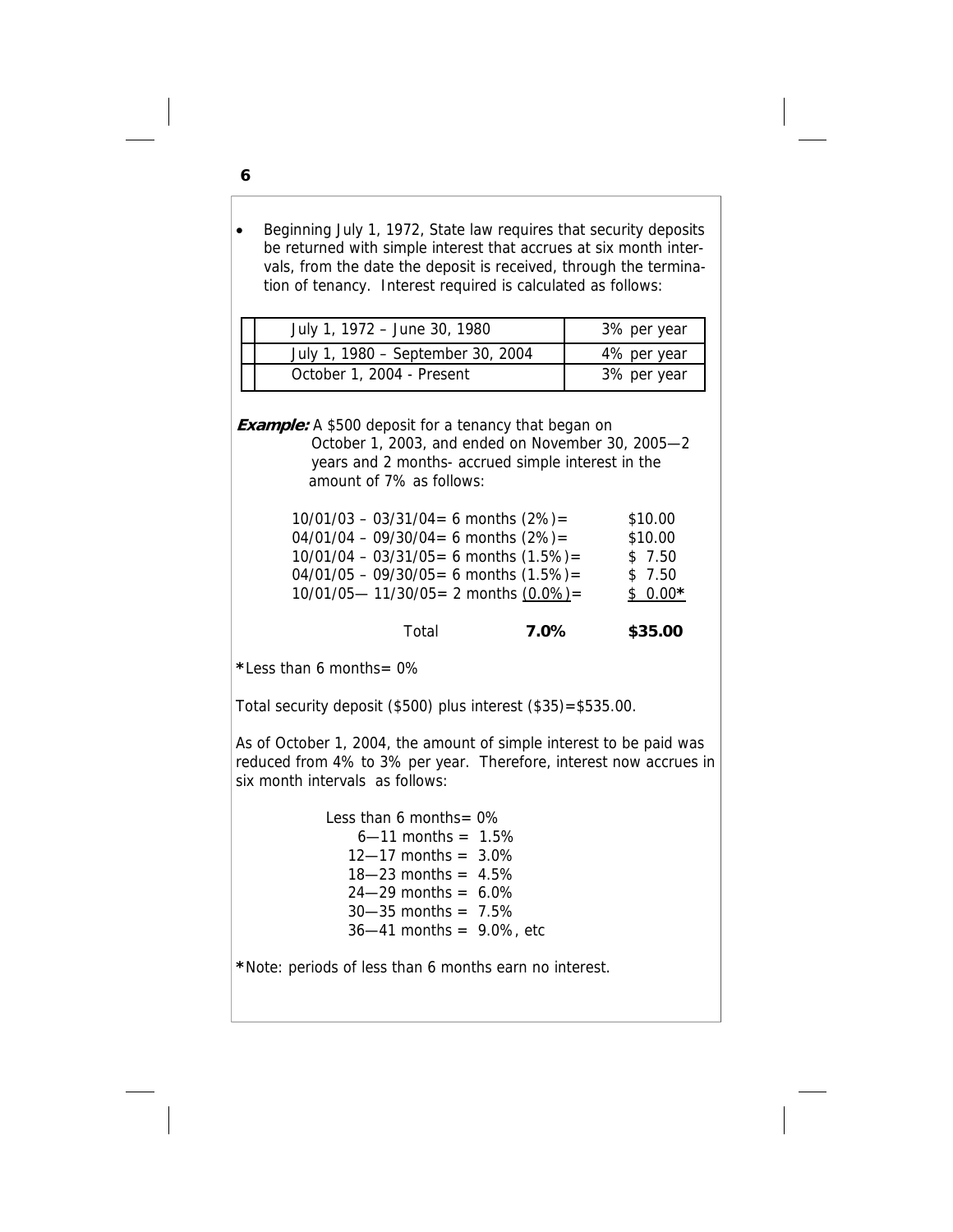- A landlord may withhold all or part of the security deposit for unpaid rent, actual cost incurred to repair damage caused by the tenant in excess of ordinary wear and tear or for other actual costs incurred by the landlord if the tenant has breached the lease (including non-payment of utilities that the tenant is obligated to pay).
- If the landlord withholds any portion of the security deposit for damages, the landlord must send an itemized list of the actual costs incurred to repair that damage to the tenant within 45 days from the end of the tenancy. This itemized list must be sent by first class mail to the last known address of the tenant. If the tenant does not provide a forwarding address, the address of the rental property is to be used. In addition to the itemized list of damages, the notice must contain a statement of the costs actually incurred to repair that damage.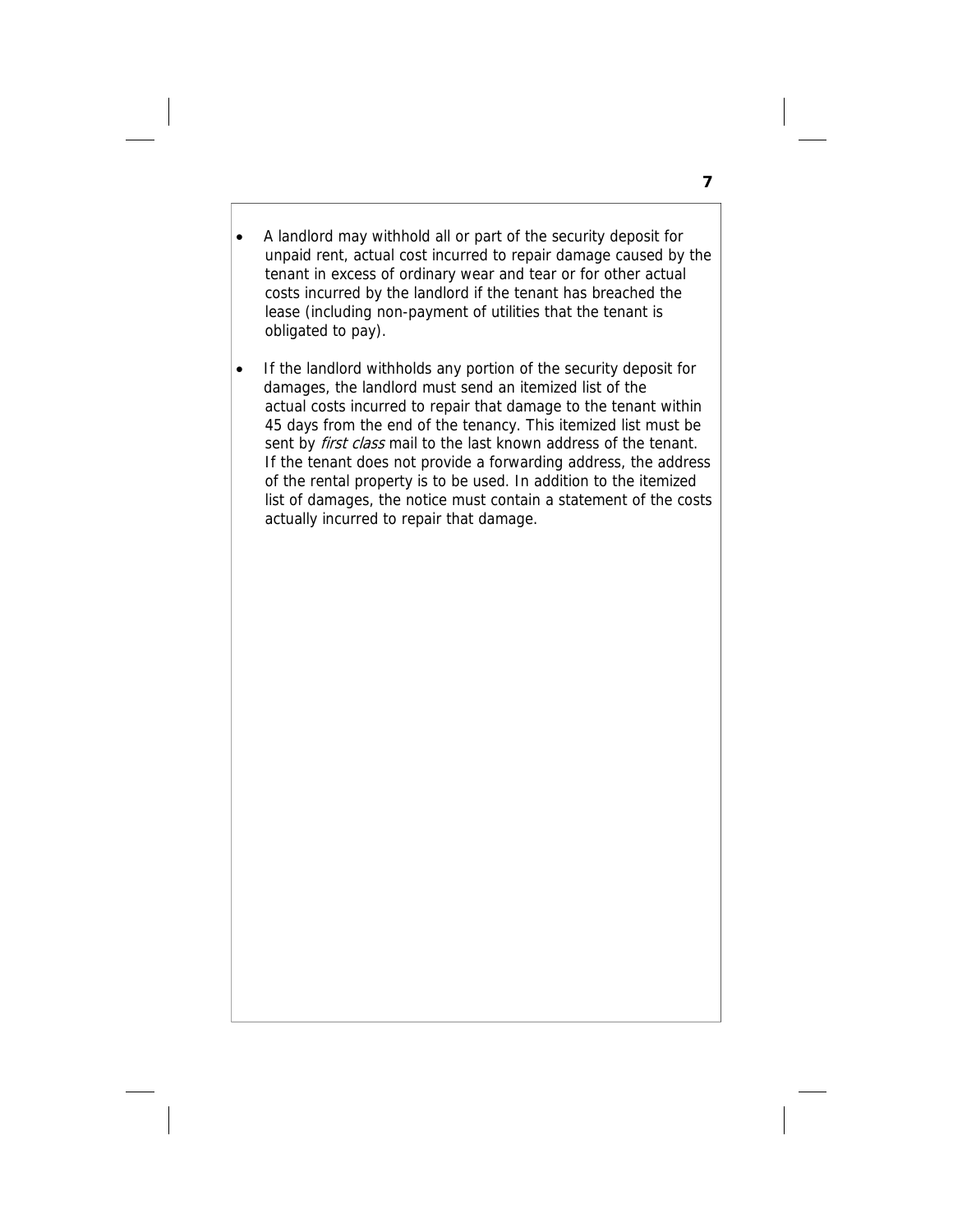# **III. Helpful Tips**



- It is always a good idea to inspect the rental property before signing a lease to make certain it is ready for occupancy. If the rental property is not inspected before moving in, then it is recommended that a tenant request an inspection (by certified mail) with the landlord within 15 days of taking possession.
- Upon taking possession of the rental property, it is also a good idea to take photographs of those areas that might be disputed later (stains in the rug, scratches in wood floors, inoperable appliances, etc.). It is highly recommended that you use a camera that records the date and time.
- Tenants need to notify the landlord immediately of any problems or damages that occur during the tenancy. Landlords should conduct periodic inspections of the rental property, especially during long-term tenancies. Good communication may help the parties prevent escalating damages and costs.
- At any inspection, the landlord and the tenant should note, IN WRITING, the condition of the rental property (A sample inspection form is contained in this booklet).
- It is important to comply with timeframe requirements in handling the security deposit. A technical violation of law could result in the forfeiture of the landlord's right to withhold any part of the security deposit.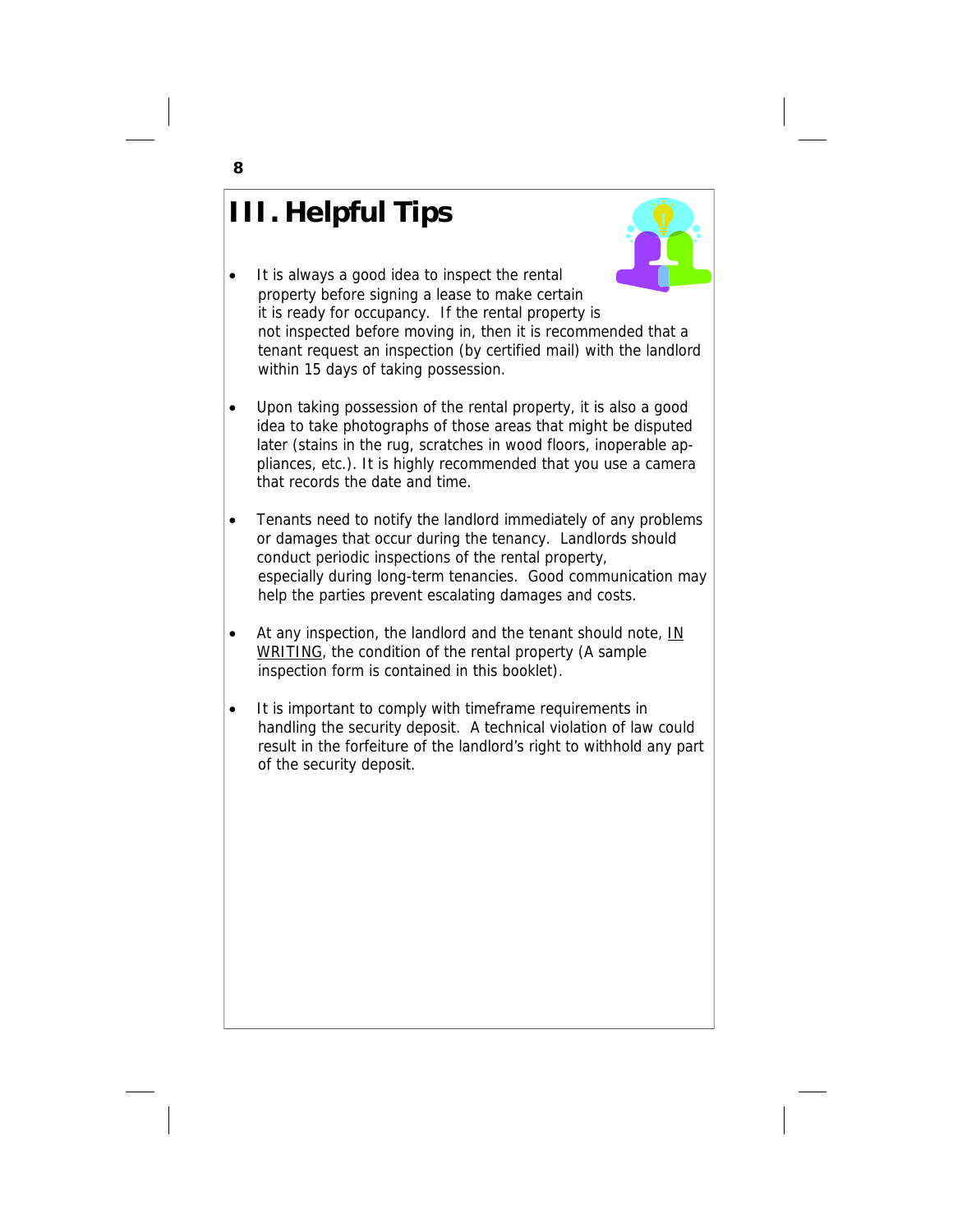# **IV. What is the difference between ordinary wear and tear and damages?**

"Ordinary wear and tear" to one person may be viewed as "abuse" or "damage" to another. In the absence of a definition of ordinary wear and tear in the State Code or County Code, the Landlord-Tenant Commission offers the following:

> **Ordinary wear and tear means deterioration that occurs without negligence, carelessness or abuse of the premises, equipment, furnishings or appliances by the tenant, a member of his household or other persons on the premises with his/her consent.**

The following chart provides some guidelines for distinguishing normal wear and tear from damage:

| <b>Ordinary Wear and Tear:</b>                          | Damage:                                                                                                                |
|---------------------------------------------------------|------------------------------------------------------------------------------------------------------------------------|
| Minor marks on or nicks in wall                         | Holes in wall larger than nail size<br>(picture hanger) or excessive nail<br>holes                                     |
| Faded, cracked or chipped paint                         | Crayon marks, writing on walls, unap-<br>proved paint color or excessive dirt<br>requiring more than one coat to cover |
| Plaster cracks from settling                            | Holes in walls from doorknob or care-<br>lessness                                                                      |
| Loose wallpaper                                         | Ripped, torn or marked up wallpaper                                                                                    |
| Carpeting/curtains slightly worn or<br>faded by the sun | Torn, stained or burned carpeting/<br>curtains                                                                         |
| A rug worn thin by ordinary use                         | Stains and odors in rug caused by<br>pets, spills or leaks                                                             |
| Minor scuffing on wood floor                            | Large gouges or scratches on wood<br>floor                                                                             |
|                                                         |                                                                                                                        |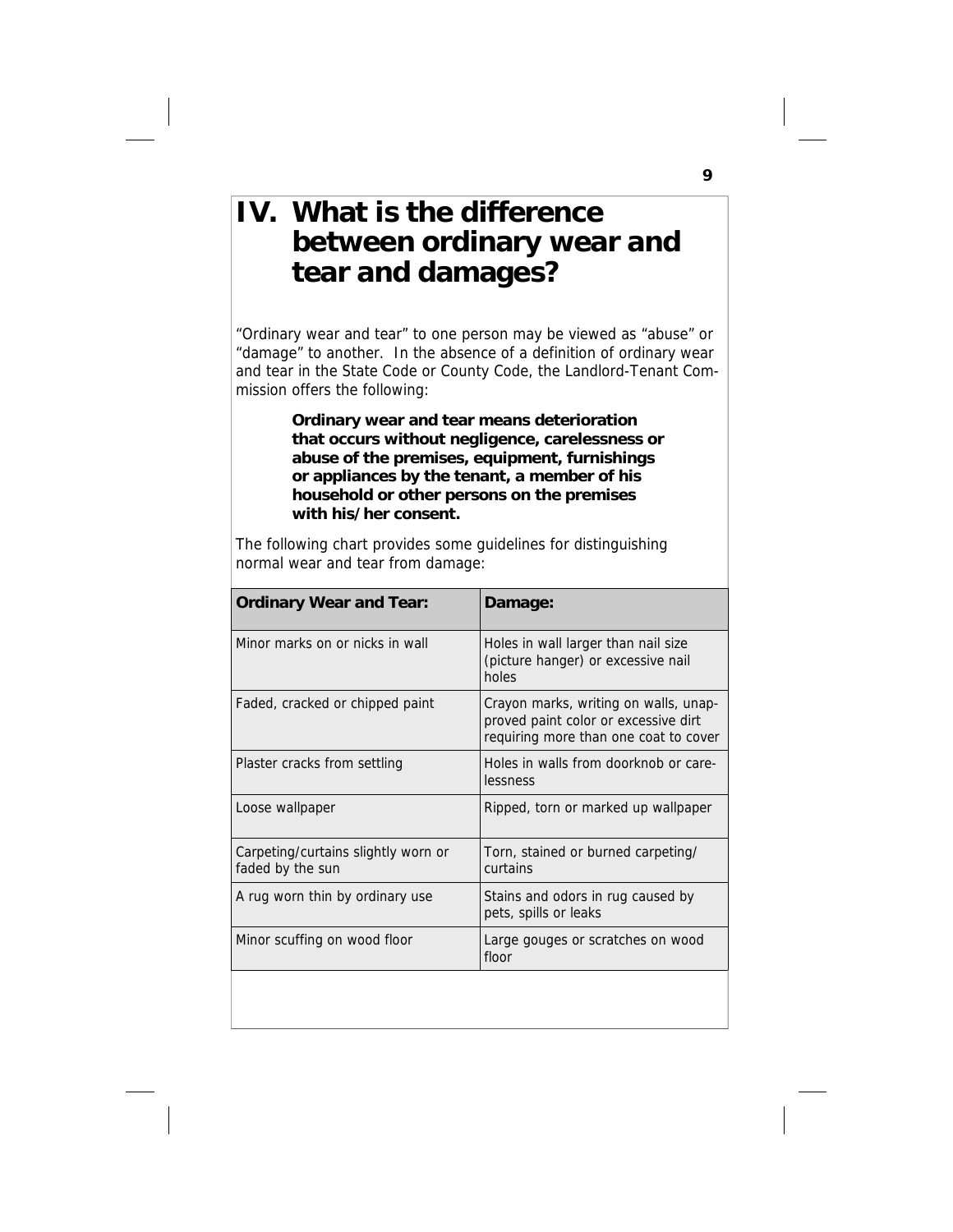| <b>Ordinary Wear and Tear:</b>                                              | Damage:                                                |
|-----------------------------------------------------------------------------|--------------------------------------------------------|
| Vinyl flooring worn thin                                                    | Vinyl flooring with tears, holes or burn<br>marks      |
| Water-stained vinyl flooring by shower                                      | Uncleanable tiles or grout                             |
| Stains on old porcelain fixtures that<br>have lost their protective coating | Grime-coated bathtub and toilet                        |
| Bathroom mirror beginning to "de-<br>silver" (black spots)                  | Mirrors broken, missing or caked with<br>grime         |
| Toilet running or unstable                                                  | Broken toilet seat or tank top                         |
| Worn gaskets on refrigerator                                                | Broken refrigerator shelves, trays, bins<br>or bars    |
| Worn countertop                                                             | Burns or cuts in countertop                            |
| Cabinet doors that will not close                                           | Greasy, sticky or broken cabinets and<br>interiors     |
| Loose hinges or door handles                                                | Damage to door or door frame from<br>forced entry      |
| Closet door off track                                                       | Damaged or missing closet door, door-<br>knobs/handles |
| Slightly dusty blinds                                                       | Missing, broken or bent slats on blinds                |
| Slightly dirty windows or screens                                           | Broken windows or torn or missing<br>screens           |
|                                                                             |                                                        |
|                                                                             |                                                        |
|                                                                             |                                                        |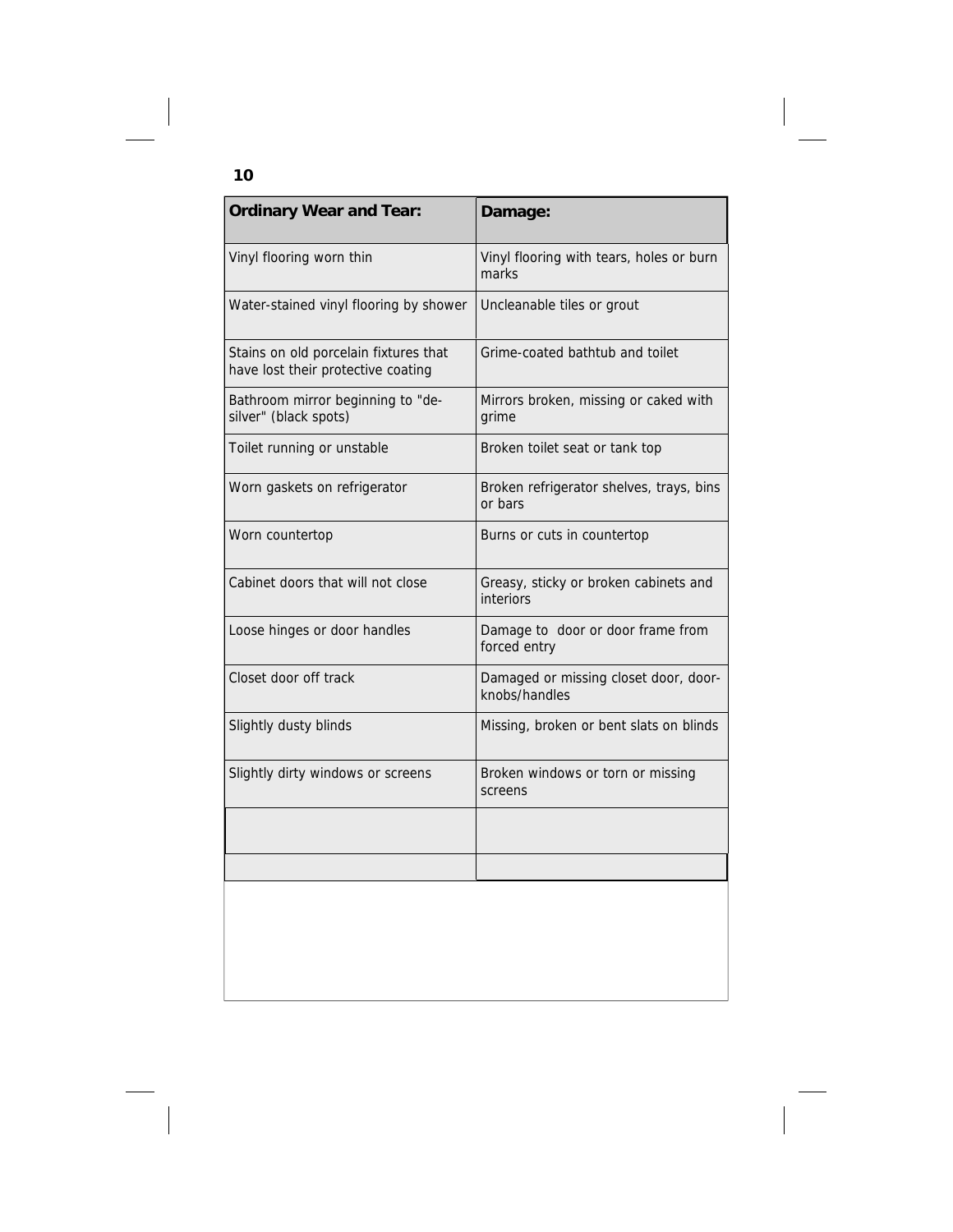# **V. Why is life expectancy of house hold appliances and fixtures important?**

Keep in mind that most fixtures and appliances will someday require replacing and a tenant's financial liability must be based upon the lifeexpectancy and age of the item. When a household fixture or appliance needs replacing due to tenant abuse or neglect, the remaining "useful life" of the item must be determined before a landlord can assess a portion of the replacement cost against the tenant's security deposit.

# **Life Expectancy**

The following chart provides general guidelines on the life expectancy of a variety of common household appliances and fixtures. The actual useful life of specific items (i.e. "high end" appliances) may be longer or shorter than those reflected on this chart. However, the landlord must be able to justify any charge that is made.

| Item:               | Average Life Expectancy of Item<br>in Rental Unit (in years): |
|---------------------|---------------------------------------------------------------|
| Refrigerator        | 15                                                            |
| Stand-alone Freezer | 15                                                            |
| Stove               | 14                                                            |
| Oven                | 16                                                            |
| Range               | 16                                                            |
| Range hood          | 11                                                            |
| Microwave Oven      | 11                                                            |
|                     |                                                               |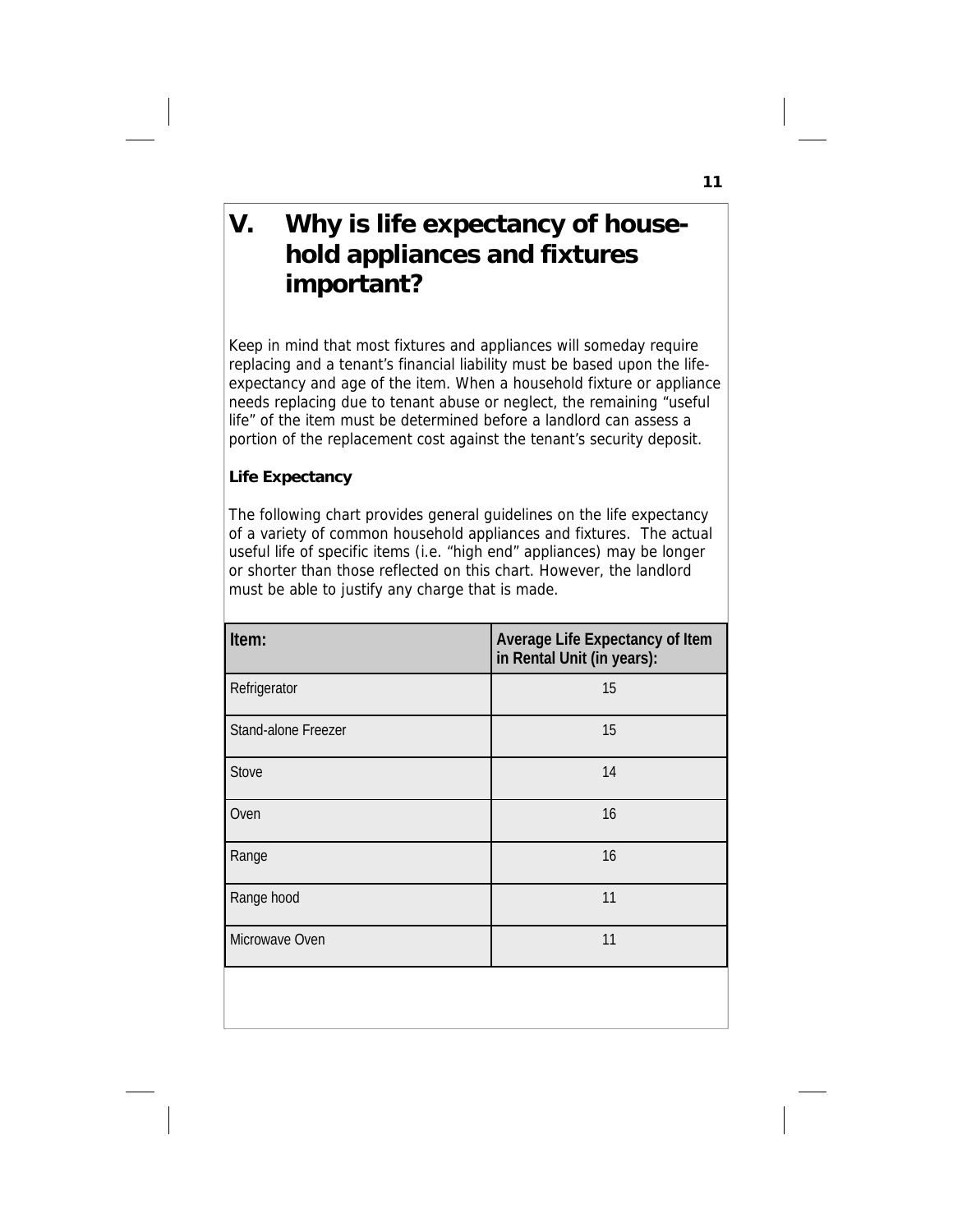| Item:                      | <b>Average Life Expec-</b><br>tancy of Item in Rental<br>Unit (in years): |
|----------------------------|---------------------------------------------------------------------------|
| Disposal                   | 10                                                                        |
| <b>Trash Compactor</b>     | 12                                                                        |
| Dishwasher                 | 10                                                                        |
| Kitchen Sink               | 13                                                                        |
| Kitchen Countertops        | 15                                                                        |
| Kitchen Cabinets           | 20                                                                        |
| Faucets                    | 15                                                                        |
| Bathroom Sink & Vanity     | 20                                                                        |
| Medicine Cabinet           | 16                                                                        |
| Bathtub/Shower             | 20                                                                        |
| <b>Toilet</b>              | 20                                                                        |
| <b>Towel Bar</b>           | 5                                                                         |
| <b>Clothes Washer</b>      | 13                                                                        |
| <b>Clothes Dryer</b>       | 14                                                                        |
| <b>Heat Pump</b>           | 15                                                                        |
| Hot Water Heater, Gas      | 10                                                                        |
| Hot Water Heater, Electric | 12                                                                        |
| Boiler, Gas                | 25                                                                        |
| Boiler, Electric           | 25                                                                        |
| Furnace, Gas               | 18                                                                        |
| Furnace, Electric          | 15                                                                        |
| Furnace, Oil               | 20                                                                        |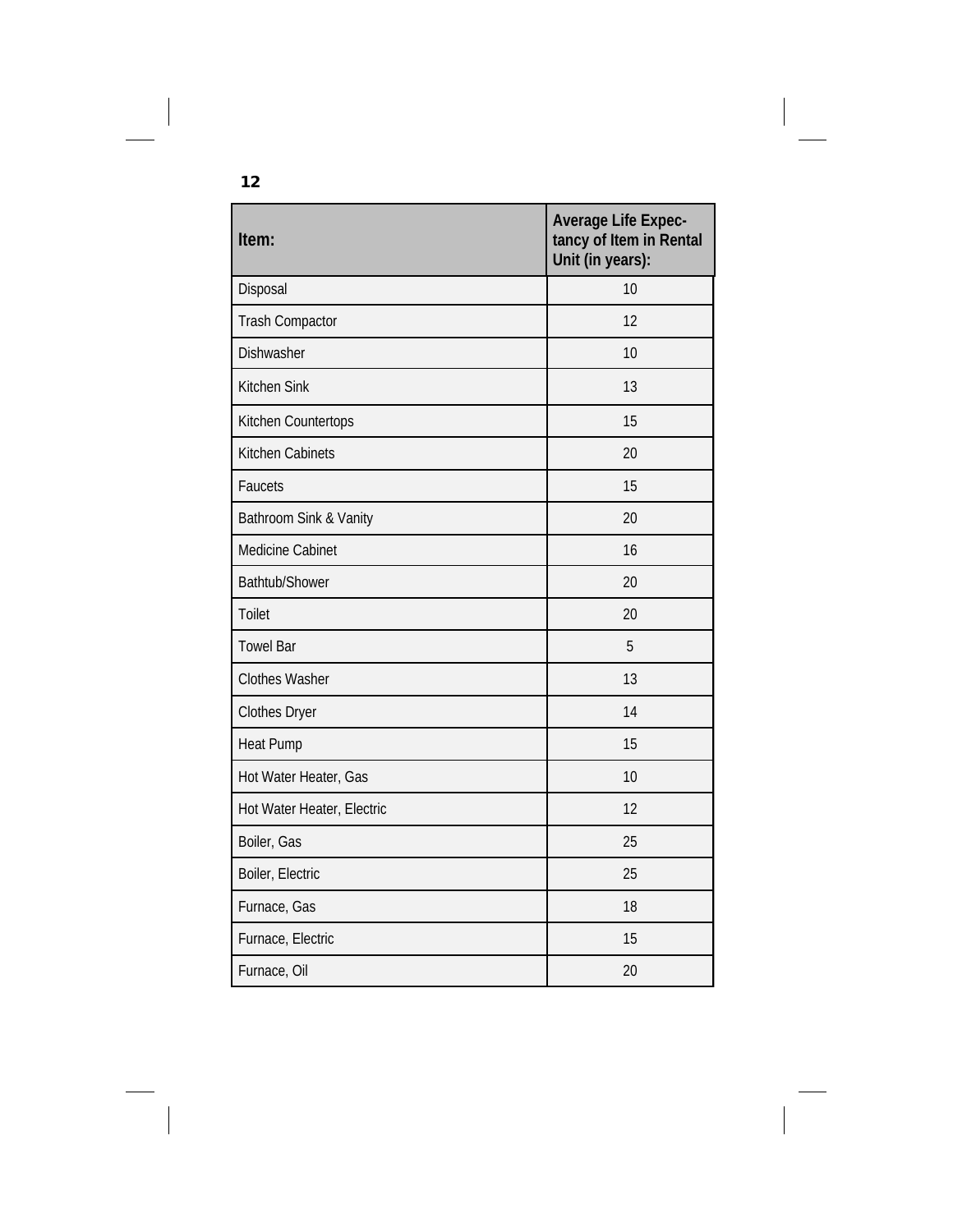| Item:                                                                                        | <b>Average Life Expectancy</b><br>of Item in Rental Unit (in<br>years): |
|----------------------------------------------------------------------------------------------|-------------------------------------------------------------------------|
| Air Conditioning, Room                                                                       | 10                                                                      |
| Air Conditioning, Central                                                                    | 15                                                                      |
| Dehumidifier                                                                                 | 10                                                                      |
| Humidifier                                                                                   | 8                                                                       |
| Smoke Detector                                                                               | 11                                                                      |
| Garage Door Opener                                                                           | 10                                                                      |
| Carpeting                                                                                    | 5                                                                       |
| Flooring, Vinyl Sheet or Tile                                                                | 15                                                                      |
| Flooring, Marble                                                                             | $100+$                                                                  |
| Flooring, Pine or Oak                                                                        | $100+$                                                                  |
| Wallpaper                                                                                    | 7                                                                       |
| Interior Painting (the application of 1 coat of paint is<br>considered ordinary wear & tear) | 5                                                                       |
| Windows                                                                                      | 30                                                                      |
| <b>Window Screens</b>                                                                        | 30                                                                      |
| <b>Venetian Blinds</b>                                                                       | 10                                                                      |
| Shades                                                                                       | 6                                                                       |
| <b>Curtain Rods</b>                                                                          | 8                                                                       |
| Closet Doors (folding)                                                                       | 20                                                                      |
| <b>Interior Doors</b>                                                                        | 30                                                                      |
| <b>Exterior Doors</b>                                                                        | 20                                                                      |
| <b>Exterior Paint</b>                                                                        | 7                                                                       |
|                                                                                              |                                                                         |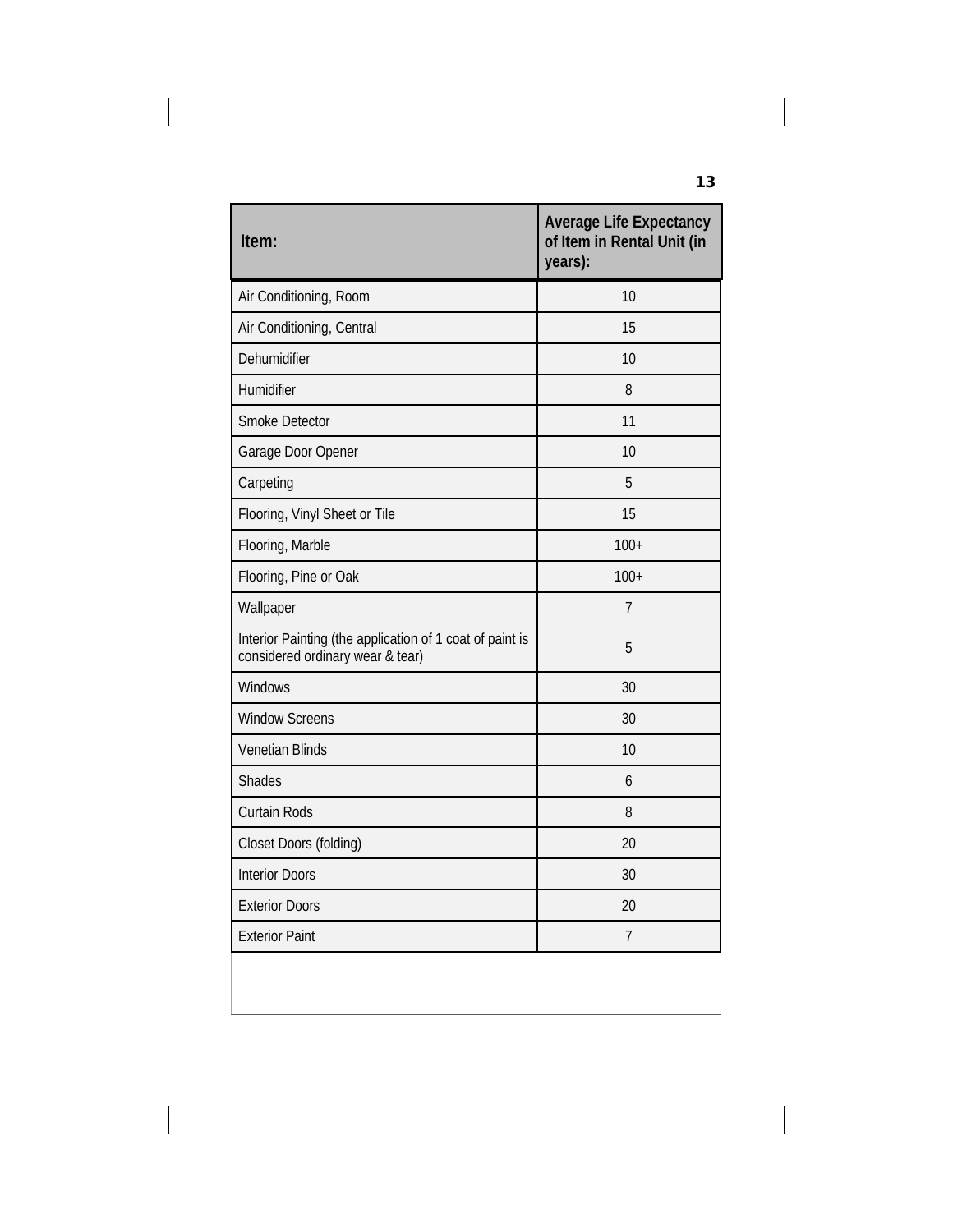| Item:                          | <b>Average Life Expectancy</b><br>of Item in Rental Unit (in<br>years): |
|--------------------------------|-------------------------------------------------------------------------|
| Sidewalk (concrete)            | 24                                                                      |
| Driveway (asphalt)             | 8                                                                       |
| <b>Exterior Light Fixtures</b> | 20                                                                      |
| Gutters                        | 25                                                                      |
| Downspouts                     | 25                                                                      |
| Fence                          | 12                                                                      |
| Garage Door                    | 35                                                                      |
| Patio (brick/concrete)         | 24                                                                      |
| Deck (wooden)                  | 15                                                                      |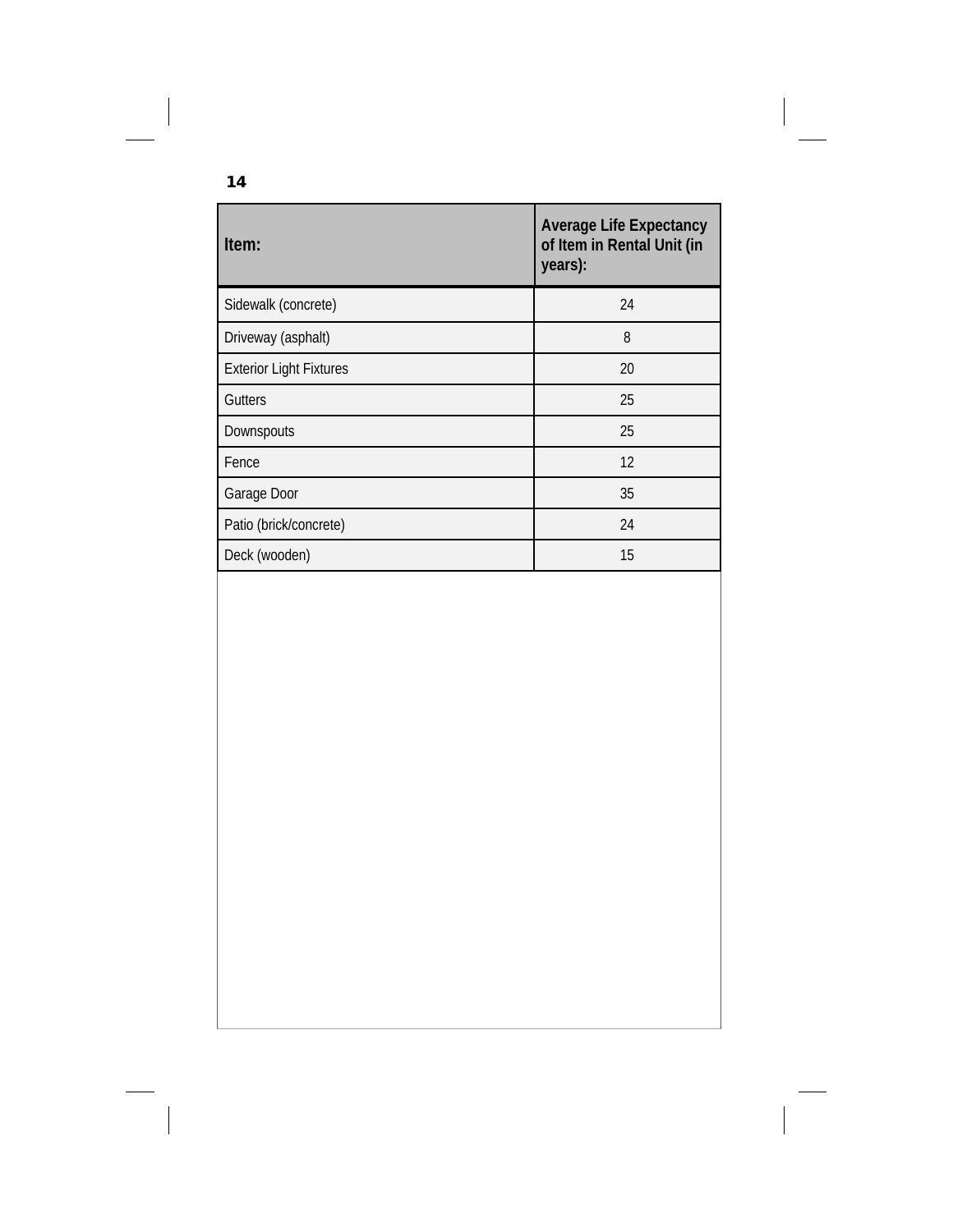# **VI. How do you calculate tenant responsibility?**

# **Age and Depreciation**



Household fixtures and appliances depreciate (decrease in value) at different rates depending on their life expec-

tancy. As a practical matter, Straight-line Depreciation is the preferred method for calculating depreciation. Through this method, the useful life of a household fixture or appliance is expensed evenly over the expected life of the fixture or appliance. For example, if a new toilet costs \$200, and the life expectancy of a toilet is 20 years, the new toilet depreciates at a rate of \$10 each year (\$200÷20=\$10).

# **Calculating the tenant's portion of the replacement cost of the household fixture/appliance**

After determining that an item requires replacement due to tenant abuse or neglect, to calculate the tenant's responsibility, a landlord must first know:

- The actual cost to replace the fixture/appliance
- The life expectancy of the fixture/appliance
- The current age of the fixture/appliance
- The remaining life (life expectancy less current age)
- The remaining percentage value (remaining life divided by life expectancy)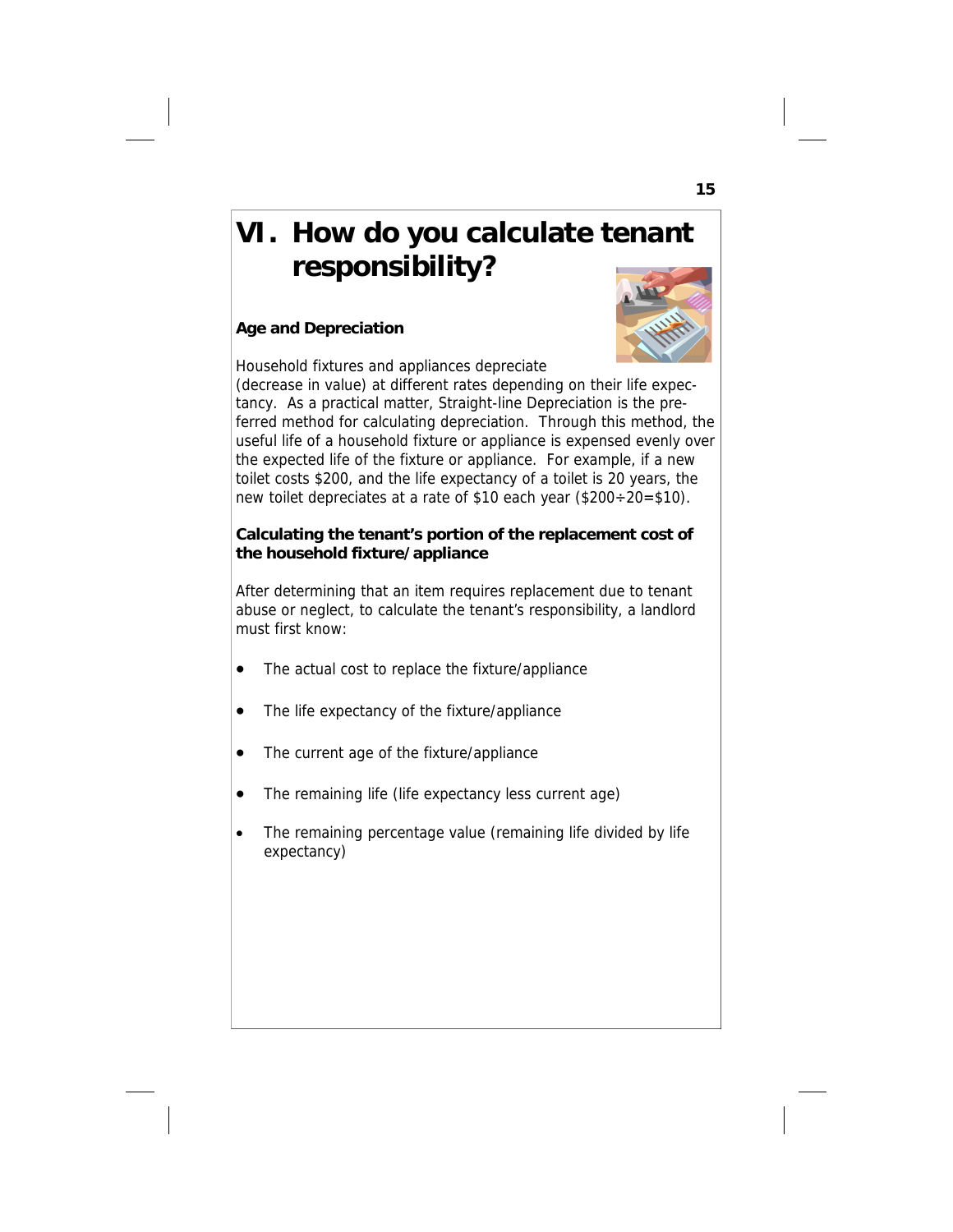| eral examples for determining tenant responsibility:<br>Below are sev                                                                              |                                                                                                                 |                                                              |
|----------------------------------------------------------------------------------------------------------------------------------------------------|-----------------------------------------------------------------------------------------------------------------|--------------------------------------------------------------|
| BASIC INFORMATION                                                                                                                                  | <b>CALCULATIONS</b>                                                                                             | <b>TENANT RESPONSIBILITY</b>                                 |
| ner at end of tenancy: 4 years<br>of dishwasher: 10 years<br>Cost of new dishwasher: \$400<br>Life Expectancy of<br>Age of dishwashe               | (6 years divided by 10 years)<br>Remaining Life = 6 years<br>Remaining Value = 60%<br>(10 years less 4 years)   | (\$400 times .60)<br>Responsibility<br>$= $240$<br>Tenant    |
| machine at end of tenancy: 4 years<br>of washing machine: 15 years<br>Cost of new washing machine: \$750<br>Life Expectancy of<br>Age of washing n | (11 years divided by 15 years)<br>Remaining Life = 11 years<br>Remaining Value = 73%<br>(15 years less 4 years) | (\$750 times .73)<br>Responsibility<br>$= $547.50$<br>Tenant |
| at end of tenancy: 6 years<br>of carpeting: 5 years<br>Cost of new carpeting: \$1000<br>Life Expectancy<br>Age of carpeting                        | (O years divided by 5 years)<br>Remaining Life= 0 years<br>Remaining Value = 0%<br>$(5 years - 6 years)$        | Responsibility<br>$(1000 \times 0)$<br>Tenant<br>$05 =$      |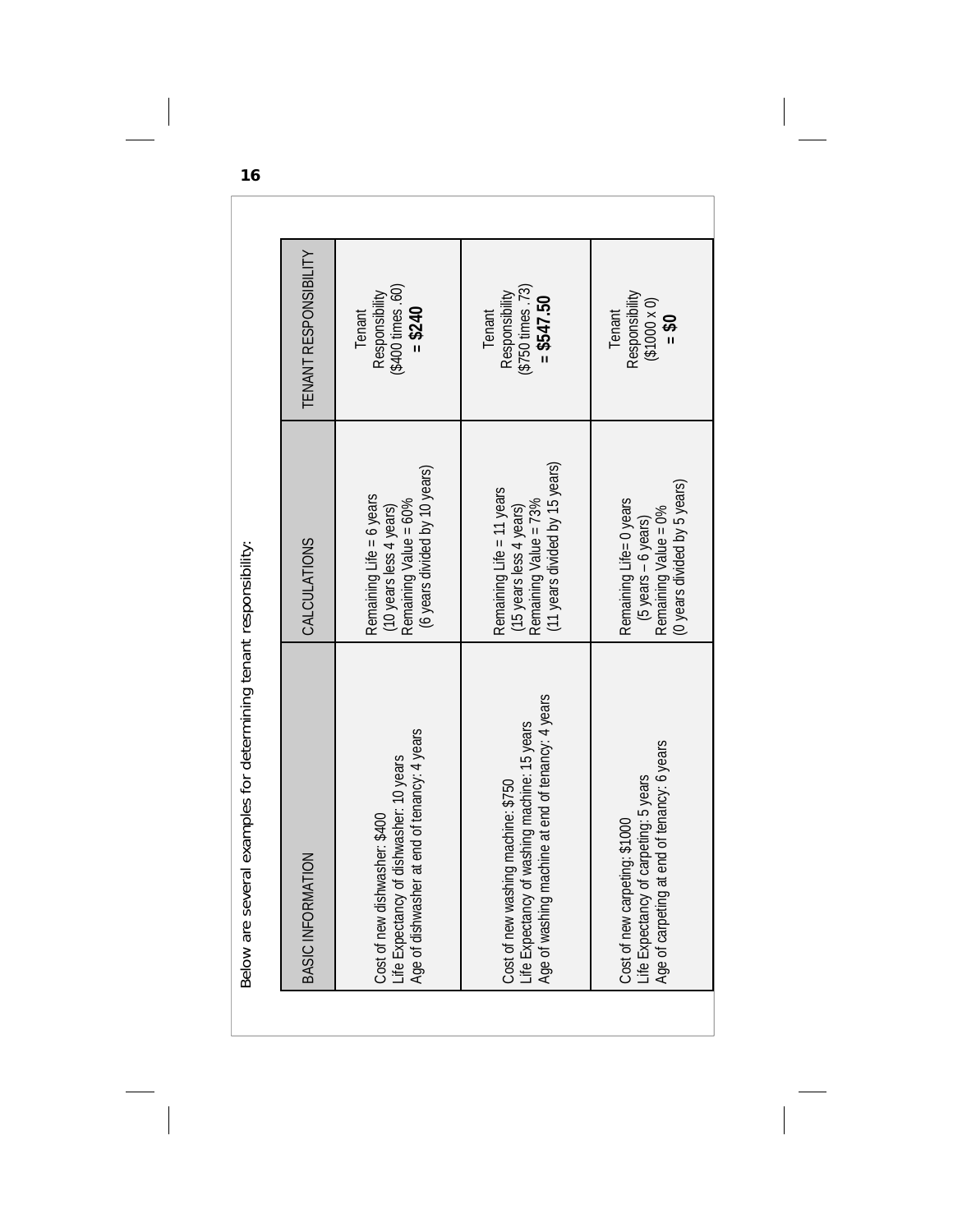| NOTES | $\mathbf{\Omega}$ |
|-------|-------------------|
|       |                   |
|       |                   |
|       |                   |
|       |                   |
|       |                   |
|       |                   |
|       |                   |
|       |                   |
|       |                   |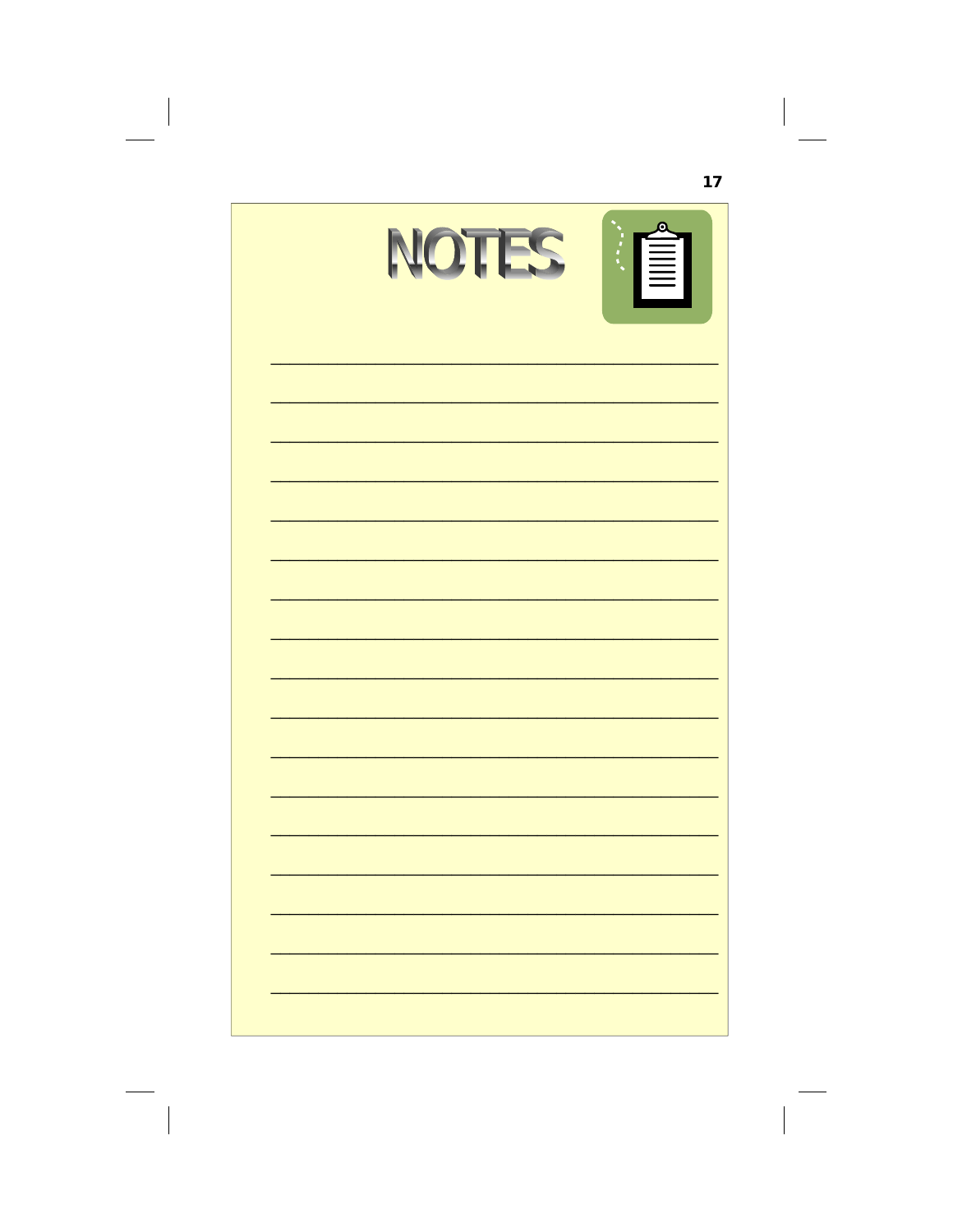# **TENANT MOVE-IN/ MOVE-OUT INSTRUCTIONS**

# **1. Inspection(s).**

An inspection should be performed with both landlord and tenant present when the tenant moves in, to review any problems or deficiencies at the rental property at the commencement of the tenancy. This will help eliminate problems at the end of the tenancy regarding what conditions were in existence at the commencement of the tenancy.

A move-out inspection should be performed by the landlord. The tenant has the right to be present at the time of inspection to determine if any damage in excess of ordinary wear and tear has been done to the rental property. The tenant needs to notify the Landlord by *certified mail* fifteen (15) days prior to the Tenant's date of moving, if he/she wants to be present for this inspection. The notice must contain the tenant's intention to move, date of moving, and new address. Upon receipt of this notice, the landlord/agent must notify the tenant in writing by *certified ma***il** of the time and date when the property will be inspected. The inspection date must occur within 5 days before or 5 days after the date of moving as designated in the tenant's notice.

The rental property must be left vacant and clean. The tenant must pay the final water bill or it will be deducted from the security deposit.

### **2. Utilities.**

If you are responsible for paying utilities, you must record the final meter readings as of the last day of the month of occupancy and request that a final bill be sent to your new address. This does not include the final water bill. Make sure the utilities are transferred to the landlord's name. The landlord will make sure that all utilities are transferred to the new tenant/owner after you vacate. **DO NOT RE-QUEST THAT SERVICE BE TURNED OFF**. If you do, damages may be charged against your account, as would any turn-on/turn-off charges. The telephone numbers for local utilities are:

| Electric:                 |                              |
|---------------------------|------------------------------|
| PEPCO:                    | 202-833-7500                 |
| Gas:                      |                              |
| <b>Washington Gas:</b>    | 703-750-1000 or 800-752-7520 |
| Allegheny Power:          | 800-255-3443                 |
| Baltimore Gas & Electric: | 800-685-0123                 |
| Water:                    |                              |
| WSSC:                     | 301-206-4001                 |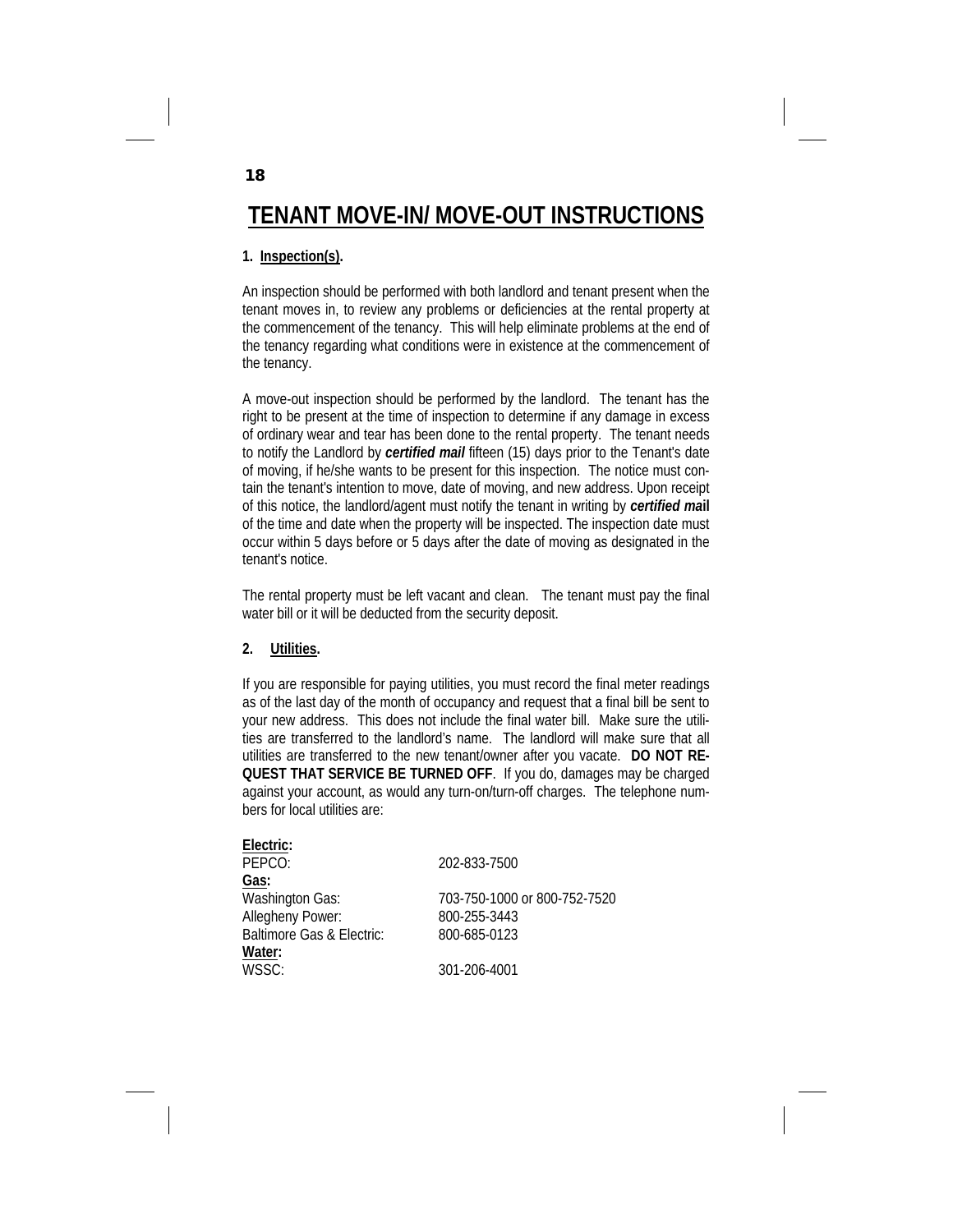# **3. Thermostat Settings.**

During spring/summer season (May - September) the thermostat should be set on "cool/auto" at 80 degrees. During the heating season (October - April) the thermostat should be set on "heat/ auto" at 65 degrees. All electrical circuit breakers should be left "on" at move-out.

During the tenancy, heat and air conditioning should be set at whatever settings are comfortable for you and your family.

# **4. Water Bill.**

If you are responsible for paying the water bill, you must contact WSSC with both the indoor and the outdoor meter readings as of the day of your move and request a final bill. WSSC calculates the amount due within three working days. If you do not pay the bill, the amount owed will be deducted from your security deposit.

### **5. Oil Heat.**

It is necessary to refer to your lease agreement for the terms of replacement of heating oil used. If, at the commencement of the tenancy, the tank was full, you may be required to refill it. The lease normally requires that you are responsible for filling the oil tank before you leave. You should provide a copy of the paid receipt to the landlord.

# **6. Fireplace.**

You are responsible for cleaning the fireplace when you vacate the property.

# **7. Carpets.**

Please note carefully the condition of the carpets when you move into the rental property. Some leases require that you clean the carpets when you vacate. Please refer to your lease. If the carpets are not clean when you vacate the rental property and the landlord has the carpets professionally cleaned, the costs incurred could be deducted from your security deposit.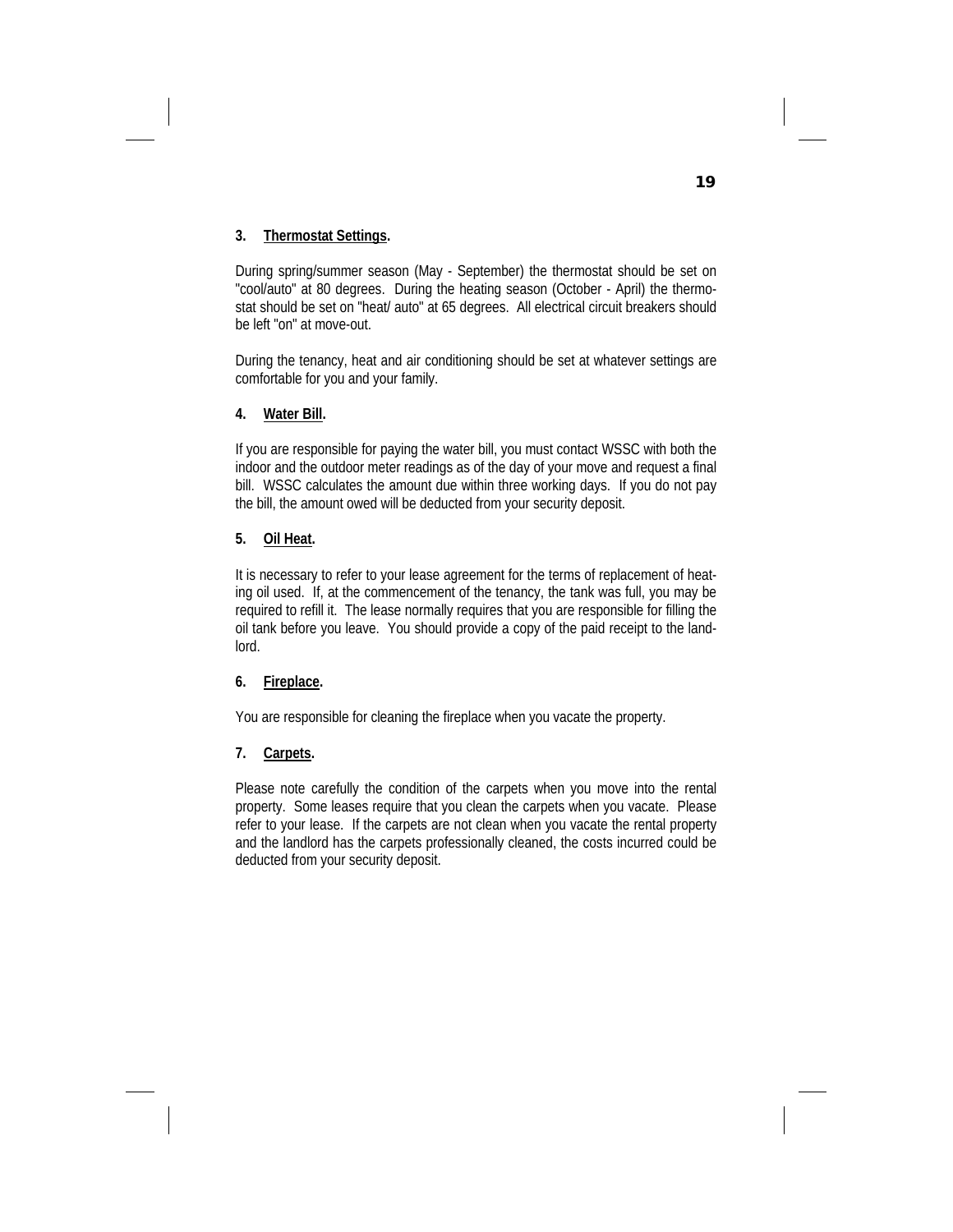# **8. Move-Out Condition.**

You are required to leave the rental property in a clean condition. Pay particular attention to kitchen appliances and bathrooms. Replace all burned-out light bulbs. In areas where Montgomery County provides trash removal, you can call Solid Waste Services at 240-777-6410 for special trash pick-up. Do not spackle walls to fill nail or screw holes or paint walls or trim.

### **9. Refrigerator.**

Leave the refrigerator "**on**." You may turn the setting to low/energy saver.

### **10. Keys.**

On the inspection sheet, note what and how many keys, garage door openers, etc., were given to you at move-in .

Return all keys, including mailbox, storage, and laundry room keys, as well as garage door openers, and all parking and pool passes, to the landlord at the time you vacate.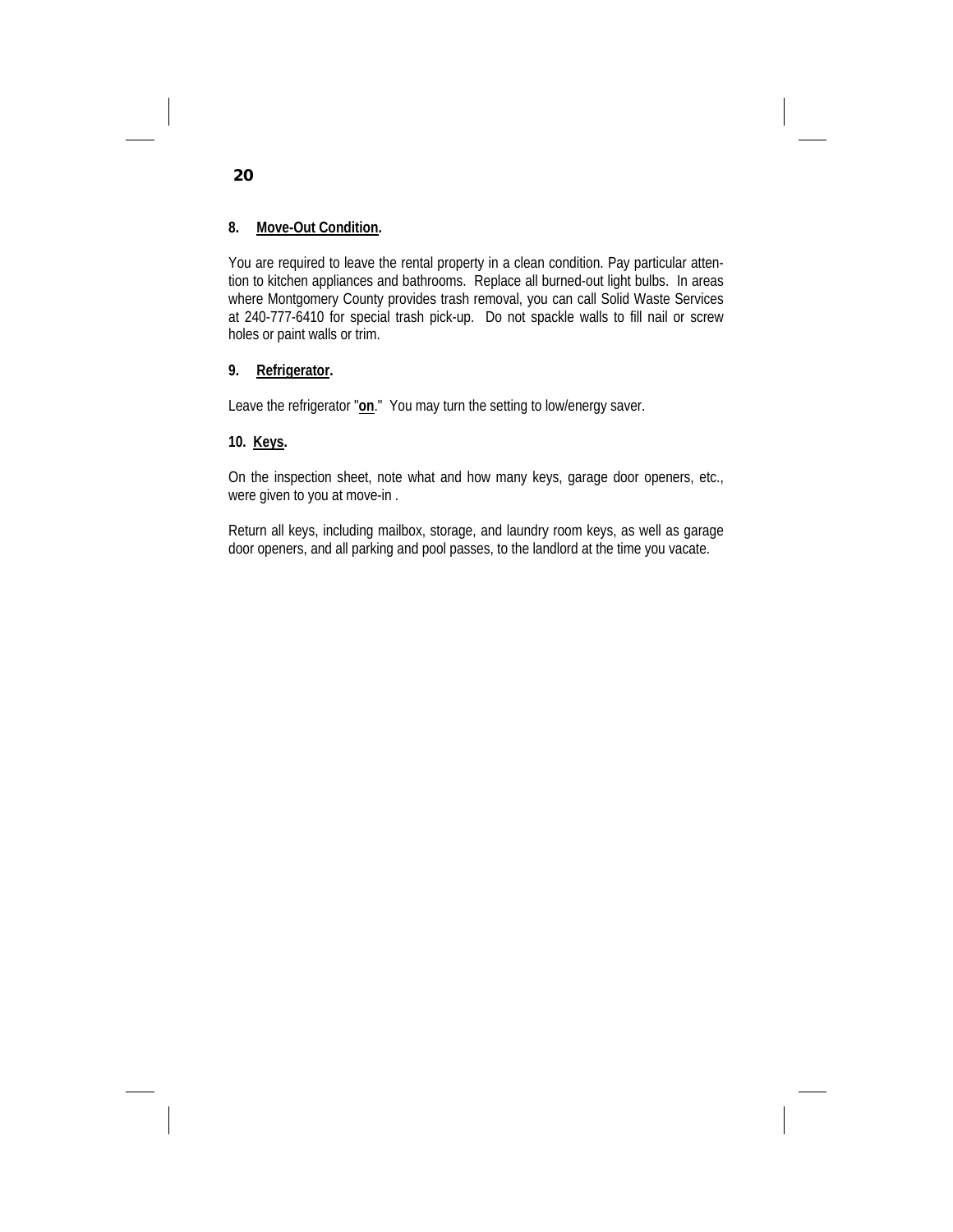| <b>INSPECTION REPORT</b>             |                                                                                |  |  |  |  |  |  |  |
|--------------------------------------|--------------------------------------------------------------------------------|--|--|--|--|--|--|--|
| Address                              |                                                                                |  |  |  |  |  |  |  |
|                                      | Move-In Inspection Date____/____/_____ Move-Out Inspection Date ____/____/____ |  |  |  |  |  |  |  |
| S = Satisfactory; U = Unsatisfactory |                                                                                |  |  |  |  |  |  |  |
| <b>KITCHEN</b>                       | S U Move-In Comments<br>S U Move-Out Comments                                  |  |  |  |  |  |  |  |
| Refrigerator                         |                                                                                |  |  |  |  |  |  |  |
| Stove                                |                                                                                |  |  |  |  |  |  |  |
| <b>Exhaust Fan</b>                   |                                                                                |  |  |  |  |  |  |  |
| <b>Sink</b>                          |                                                                                |  |  |  |  |  |  |  |
| Countertop(s)                        |                                                                                |  |  |  |  |  |  |  |
| Dishwasher                           |                                                                                |  |  |  |  |  |  |  |
| Disposal                             |                                                                                |  |  |  |  |  |  |  |
| Cabinets                             |                                                                                |  |  |  |  |  |  |  |
| Walls                                |                                                                                |  |  |  |  |  |  |  |
| Floor                                |                                                                                |  |  |  |  |  |  |  |
| Window(s)                            |                                                                                |  |  |  |  |  |  |  |
| Screen(s)                            |                                                                                |  |  |  |  |  |  |  |
| Other                                |                                                                                |  |  |  |  |  |  |  |
| <b>LIVING</b>                        |                                                                                |  |  |  |  |  |  |  |
| <b>ROOM</b>                          |                                                                                |  |  |  |  |  |  |  |
| Carpeting/                           |                                                                                |  |  |  |  |  |  |  |
| Floor                                |                                                                                |  |  |  |  |  |  |  |
| Wall(s)                              |                                                                                |  |  |  |  |  |  |  |
| $\overline{\text{Window}}(s)$        |                                                                                |  |  |  |  |  |  |  |
| <b>Blinds/Shades</b>                 |                                                                                |  |  |  |  |  |  |  |
| Screen(s)                            |                                                                                |  |  |  |  |  |  |  |
| Other                                |                                                                                |  |  |  |  |  |  |  |
| <b>DINING</b><br><b>ROOM</b>         |                                                                                |  |  |  |  |  |  |  |
| Carpeting/                           |                                                                                |  |  |  |  |  |  |  |
| Floor                                |                                                                                |  |  |  |  |  |  |  |
| Wall(s)                              |                                                                                |  |  |  |  |  |  |  |
| Window(s)                            |                                                                                |  |  |  |  |  |  |  |
| Blinds/Shades                        |                                                                                |  |  |  |  |  |  |  |
| Screen(s)                            |                                                                                |  |  |  |  |  |  |  |
| Other                                |                                                                                |  |  |  |  |  |  |  |
|                                      |                                                                                |  |  |  |  |  |  |  |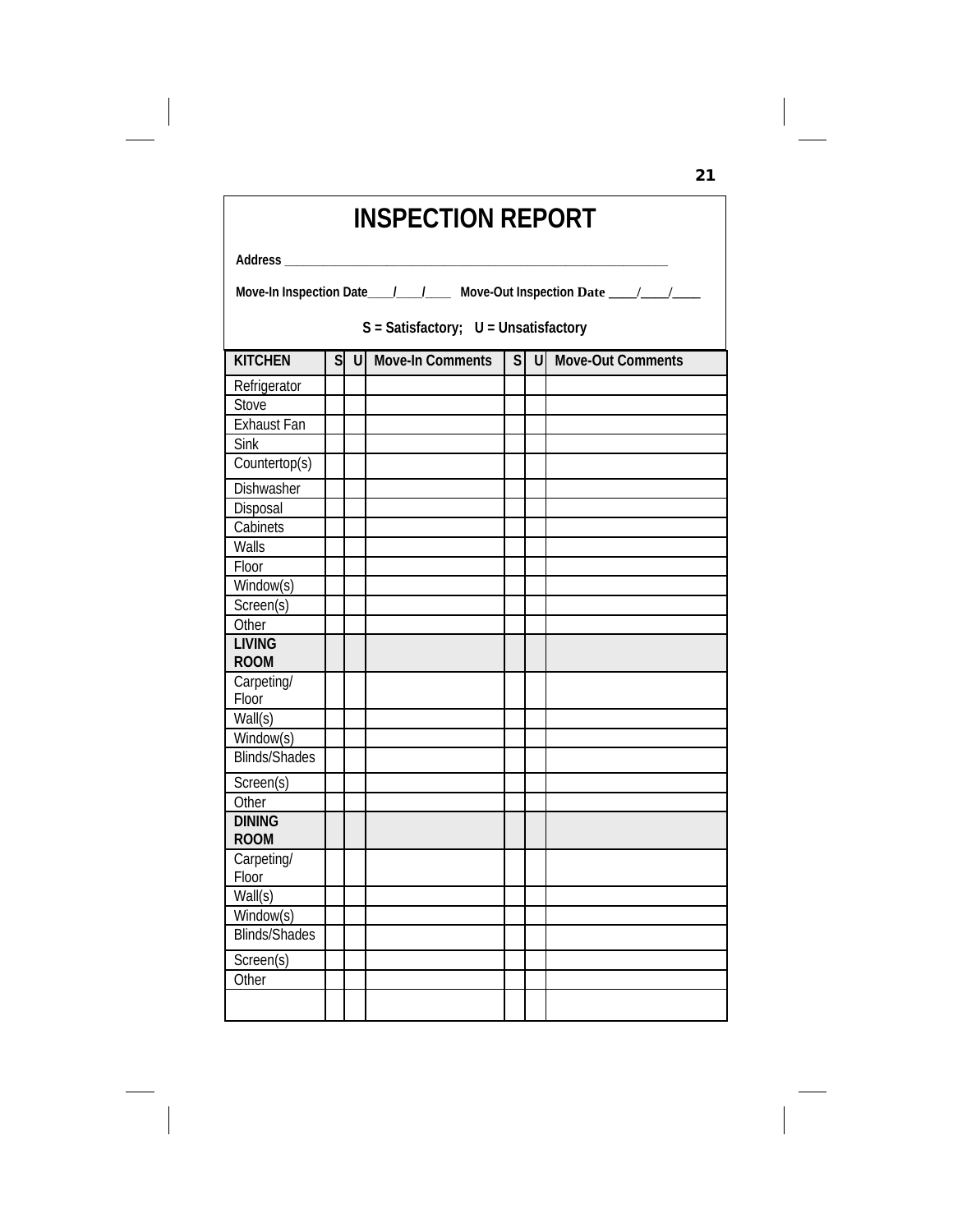| <b>BATHROOM</b><br>$\mathbf{1}$   | S | U | <b>Move-In Comments</b> | S | $\cup$ | Move-Out Comments |
|-----------------------------------|---|---|-------------------------|---|--------|-------------------|
| Sink and<br>Vanity                |   |   |                         |   |        |                   |
| Bathtub/<br>Shower                |   |   |                         |   |        |                   |
| Commode                           |   |   |                         |   |        |                   |
| Exhaust Fan                       |   |   |                         |   |        |                   |
| Walls                             |   |   |                         |   |        |                   |
| Floor                             |   |   |                         |   |        |                   |
| Window(s)                         |   |   |                         |   |        |                   |
| Screen(s)                         |   |   |                         |   |        |                   |
| Other                             |   |   |                         |   |        |                   |
| Wall(s)                           |   |   |                         |   |        |                   |
| <b>BATHROOM</b><br>$\overline{2}$ |   |   |                         |   |        |                   |
| Sink and<br>Vanity                |   |   |                         |   |        |                   |
| Bathtub/<br>Shower                |   |   |                         |   |        |                   |
| Commode                           |   |   |                         |   |        |                   |
| Exhaust Fan                       |   |   |                         |   |        |                   |
| Floor                             |   |   |                         |   |        |                   |
| Window(s)                         |   |   |                         |   |        |                   |
| Other                             |   |   |                         |   |        |                   |
| <b>BATHROOM</b><br>$\overline{3}$ |   |   |                         |   |        |                   |
| Sink and<br>Vanity                |   |   |                         |   |        |                   |
| Bathtub/<br>Shower                |   |   |                         |   |        |                   |
| Commode                           |   |   |                         |   |        |                   |
| Exhaust Fan                       |   |   |                         |   |        |                   |
| Floor                             |   |   |                         |   |        |                   |
| Window(s)                         |   |   |                         |   |        |                   |
| Screen(s)                         |   |   |                         |   |        |                   |
| Other                             |   |   |                         |   |        |                   |
|                                   |   |   |                         |   |        |                   |
|                                   |   |   |                         |   |        |                   |
|                                   |   |   |                         |   |        |                   |
|                                   |   |   |                         |   |        |                   |
|                                   |   |   |                         |   |        |                   |
|                                   |   |   |                         |   |        |                   |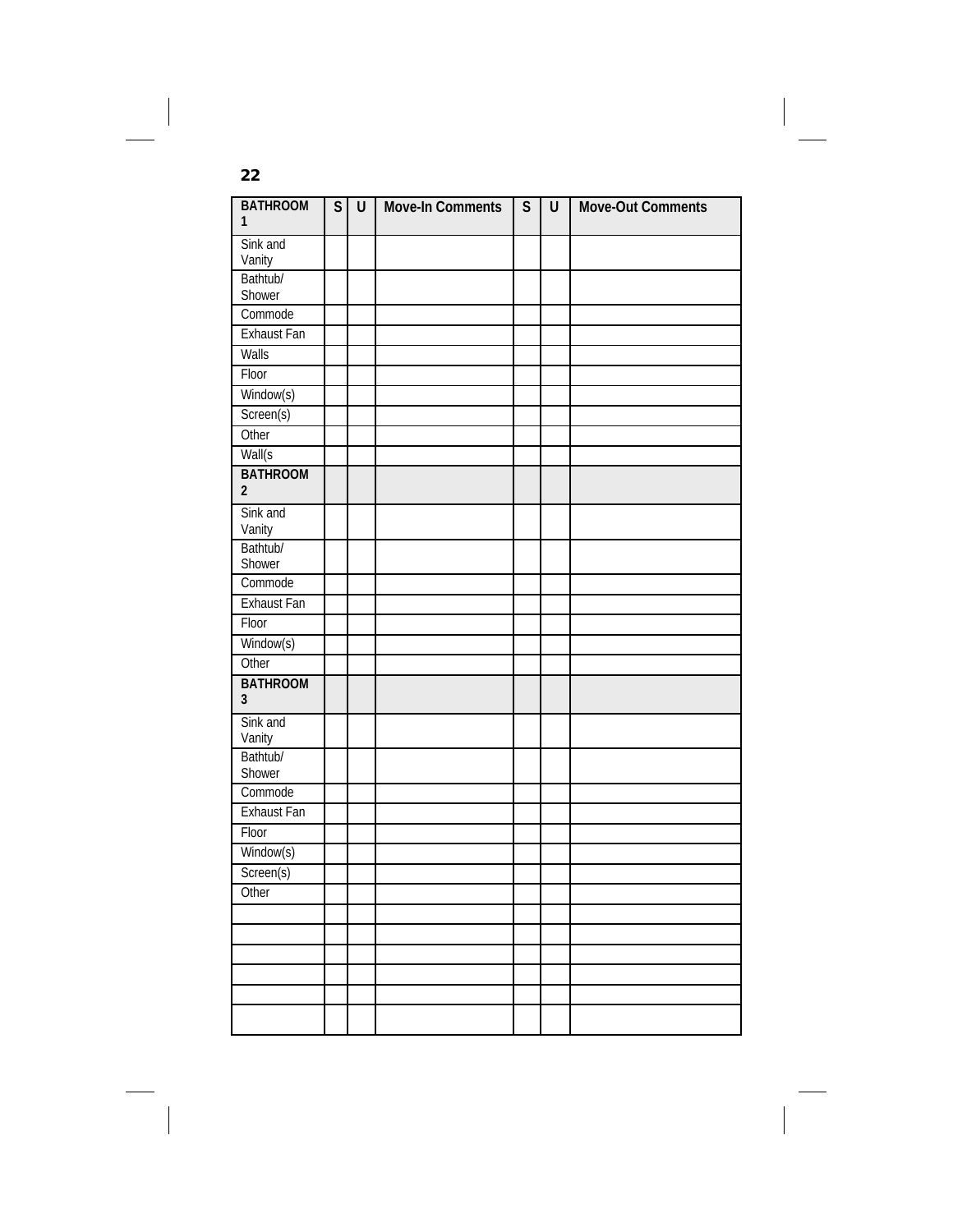| <b>BEDROOM1</b>      | S | U | <b>Move-In Comments</b> | $\mathsf{S}$ | U | Move-Out Comments |
|----------------------|---|---|-------------------------|--------------|---|-------------------|
|                      |   |   |                         |              |   |                   |
| Carpeting/           |   |   |                         |              |   |                   |
| Floor                |   |   |                         |              |   |                   |
| Wall(s)              |   |   |                         |              |   |                   |
| Closet(s)            |   |   |                         |              |   |                   |
| Window(s)<br>Blinds/ |   |   |                         |              |   |                   |
| Shades               |   |   |                         |              |   |                   |
| Screen(s)            |   |   |                         |              |   |                   |
| Other                |   |   |                         |              |   |                   |
| <b>BEDROOM2</b>      |   |   |                         |              |   |                   |
| Carpeting/           |   |   |                         |              |   |                   |
| Floor                |   |   |                         |              |   |                   |
| Wall(s)              |   |   |                         |              |   |                   |
| Closet(s)            |   |   |                         |              |   |                   |
| Window(s)            |   |   |                         |              |   |                   |
| Blinds/              |   |   |                         |              |   |                   |
| Shades               |   |   |                         |              |   |                   |
| Screen(s)            |   |   |                         |              |   |                   |
| Other                |   |   |                         |              |   |                   |
| <b>BEDROOM3</b>      |   |   |                         |              |   |                   |
| Carpeting/           |   |   |                         |              |   |                   |
| Floor                |   |   |                         |              |   |                   |
| Wall(s)              |   |   |                         |              |   |                   |
| Closet(s)            |   |   |                         |              |   |                   |
| Window(s)            |   |   |                         |              |   |                   |
| Blinds/              |   |   |                         |              |   |                   |
| Shades               |   |   |                         |              |   |                   |
| Screen(s)<br>Other   |   |   |                         |              |   |                   |
| <b>BASEMENT</b>      |   |   |                         |              |   |                   |
|                      |   |   |                         |              |   |                   |
| Carpeting/           |   |   |                         |              |   |                   |
| Floor                |   |   |                         |              |   |                   |
| Wall(s)              |   |   |                         |              |   |                   |
| Closet(s)            |   |   |                         |              |   |                   |
| Window(s)            |   |   |                         |              |   |                   |
| Blinds/              |   |   |                         |              |   |                   |
| Shades<br>Screen(s)  |   |   |                         |              |   |                   |
| Steps/Railing        |   |   |                         |              |   |                   |
|                      |   |   |                         |              |   |                   |
| Sump Pump            |   |   |                         |              |   |                   |
| Other                |   |   |                         |              |   |                   |
|                      |   |   |                         |              |   |                   |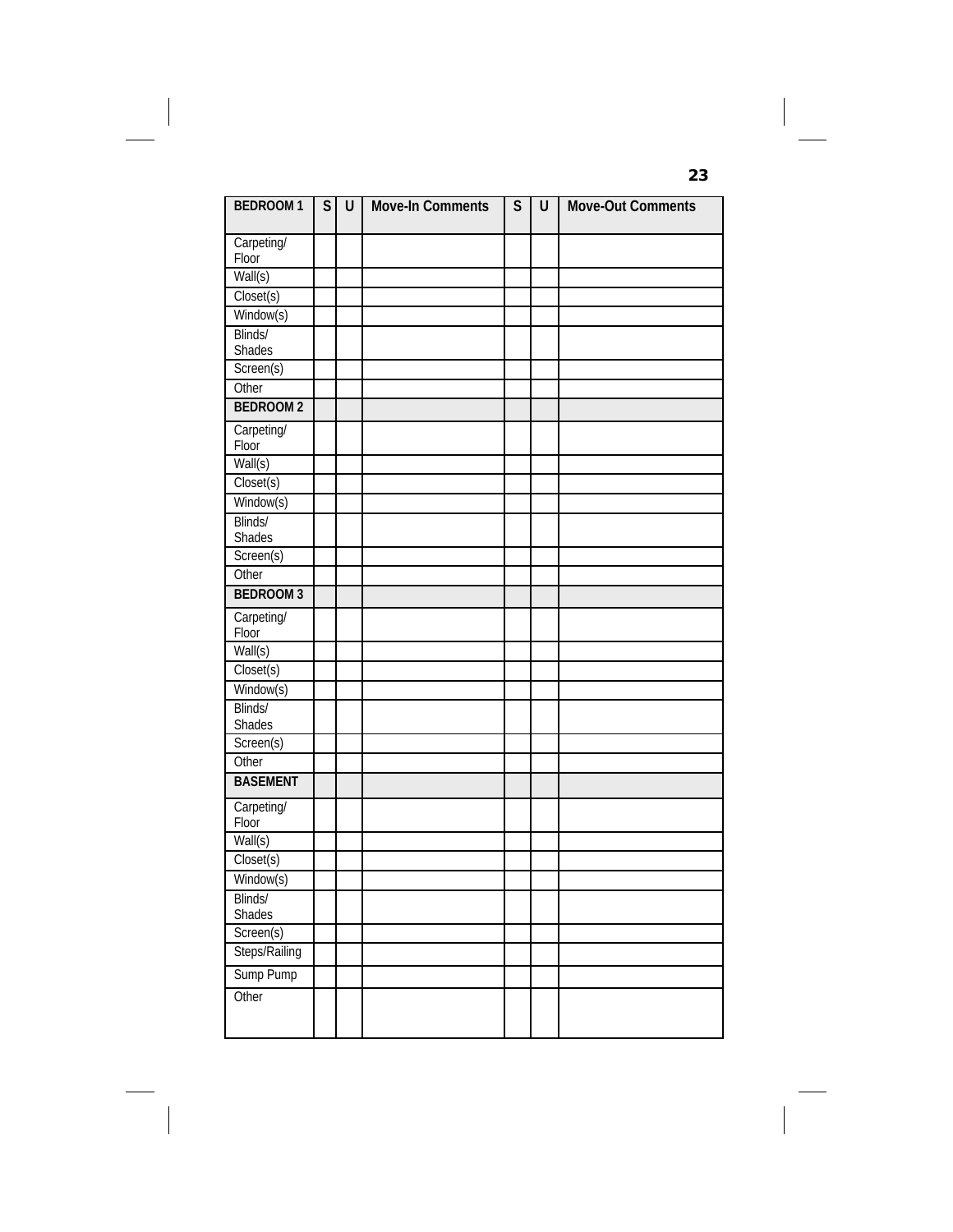| <b>EXTERIOR</b>             | $\mathsf S$ | U | <b>Move-In Comments</b> | $\mathsf S$ | U | <b>Move-Out Comments</b> |
|-----------------------------|-------------|---|-------------------------|-------------|---|--------------------------|
| Sidewalk                    |             |   |                         |             |   |                          |
| Driveway                    |             |   |                         |             |   |                          |
| Steps/<br>Railing           |             |   |                         |             |   |                          |
| Light<br>fixtures           |             |   |                         |             |   |                          |
| Porch                       |             |   |                         |             |   |                          |
| Gutters/<br>Down-<br>spouts |             |   |                         |             |   |                          |
| Grass                       |             |   |                         |             |   |                          |
| Trees/<br>Shrubbery         |             |   |                         |             |   |                          |
| Fence                       |             |   |                         |             |   |                          |
| Garage                      |             |   |                         |             |   |                          |
| Shed                        |             |   |                         |             |   |                          |
| Window<br>Wells             |             |   |                         |             |   |                          |
| Patio/Deck                  |             |   |                         |             |   |                          |
| Sliding<br>Glass Door       |             |   |                         |             |   |                          |
| Screen(s)                   |             |   |                         |             |   |                          |
| Other                       |             |   |                         |             |   |                          |
|                             |             |   |                         |             |   |                          |
| <b>WASHER</b>               |             |   |                         |             |   |                          |
| <b>DRYER</b>                |             |   |                         |             |   |                          |
| <b>SWITCHES</b>             |             |   |                         |             |   |                          |
| <b>OUTLETS</b>              |             |   |                         |             |   |                          |
| <b>DOORS</b>                |             |   |                         |             |   |                          |
| <b>LOCKS</b>                |             |   |                         |             |   |                          |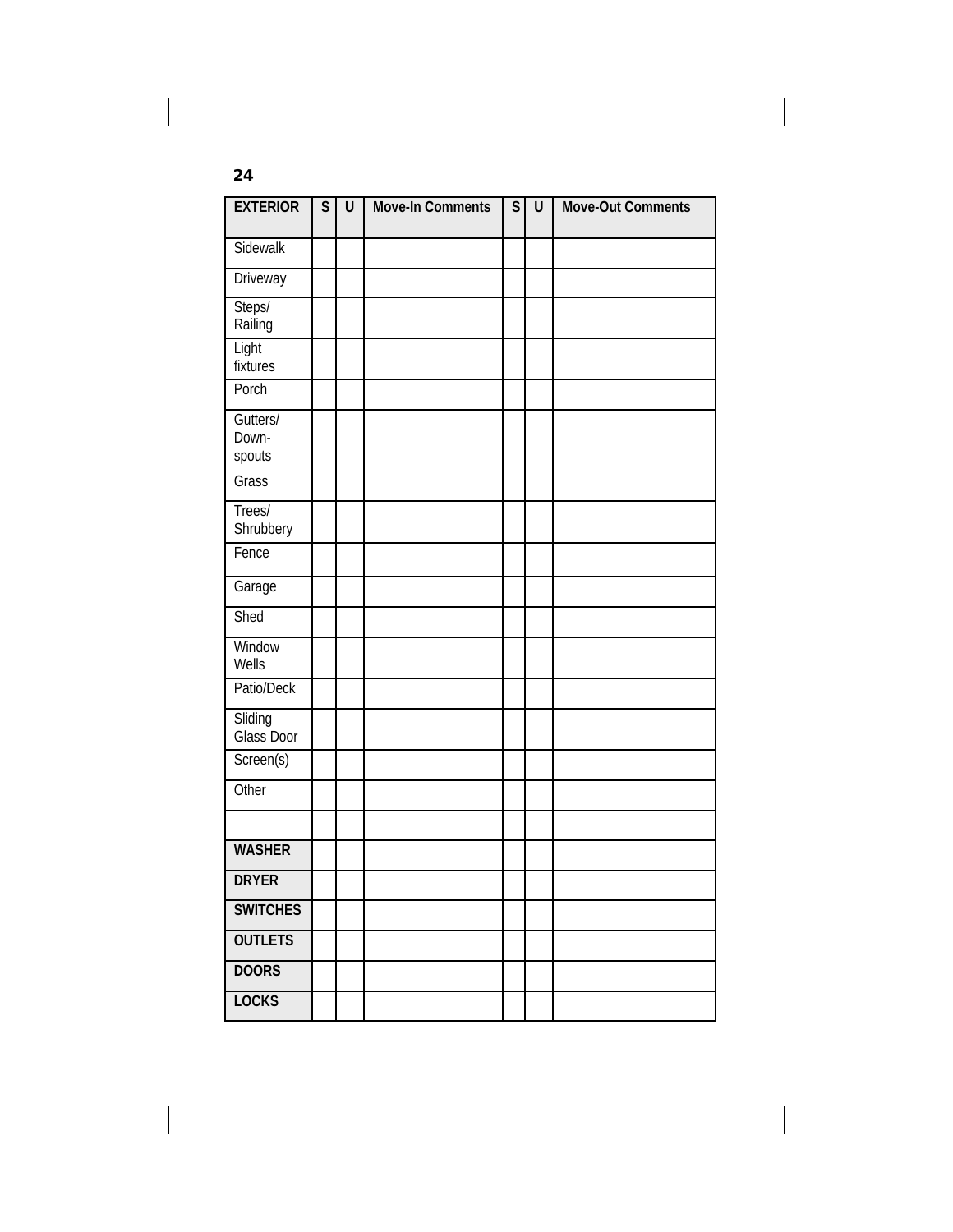| Tenant | Move-in Date  | Landlord/Agent | Move-In Date  |
|--------|---------------|----------------|---------------|
| Tenant | Move-in Date  | Landlord/Agent | Move-In Date  |
| Tenant | Move-in Date  | Landlord/Agent | Move-In Date  |
| Tenant | Move-Out Date | Landlord/Agent | Move-Out Date |
| Tenant | Move-Out Date | Landlord/Agent | Move-Out Date |
| Tenant | Move-Out Date | Landlord/Agent | Move-Out Date |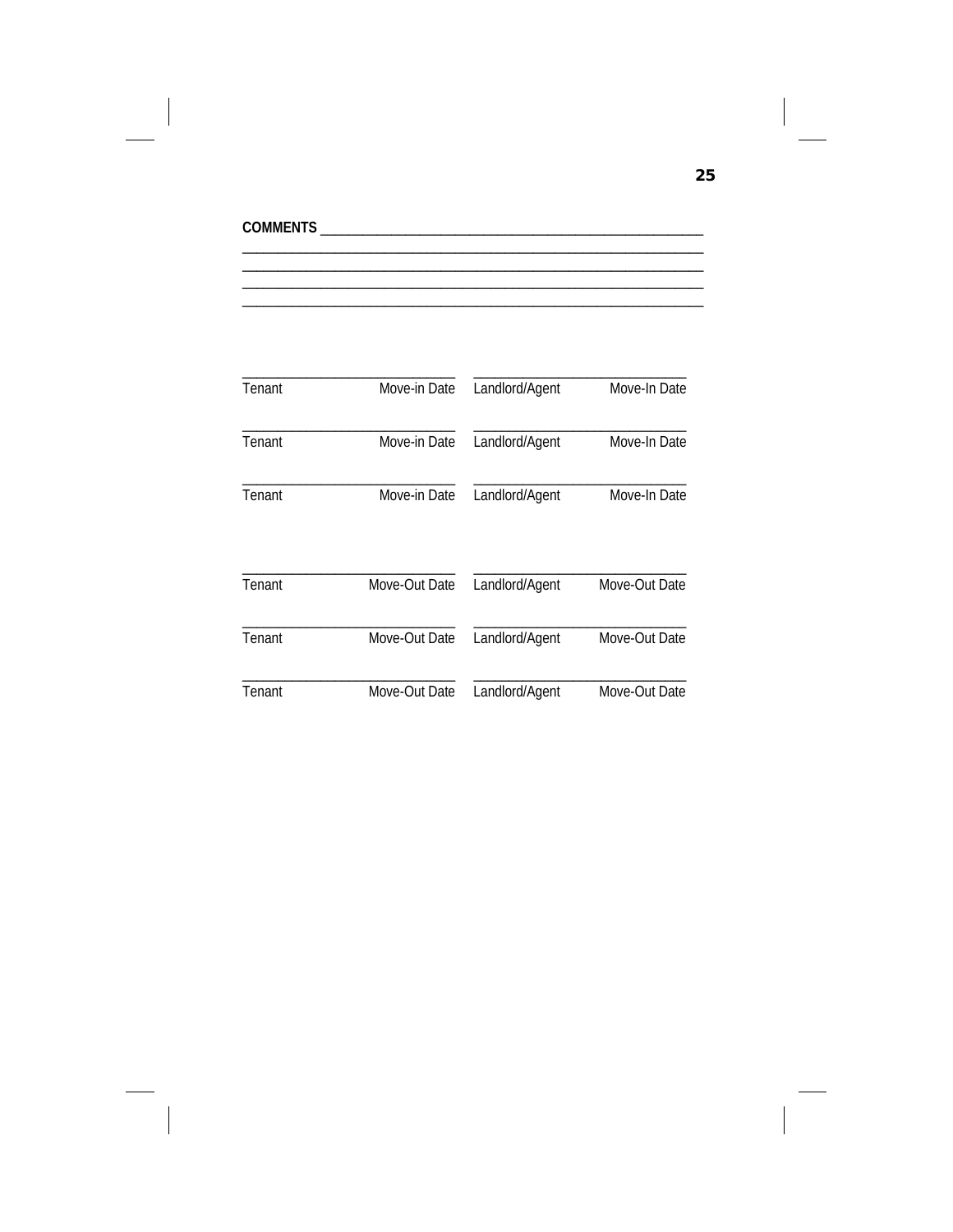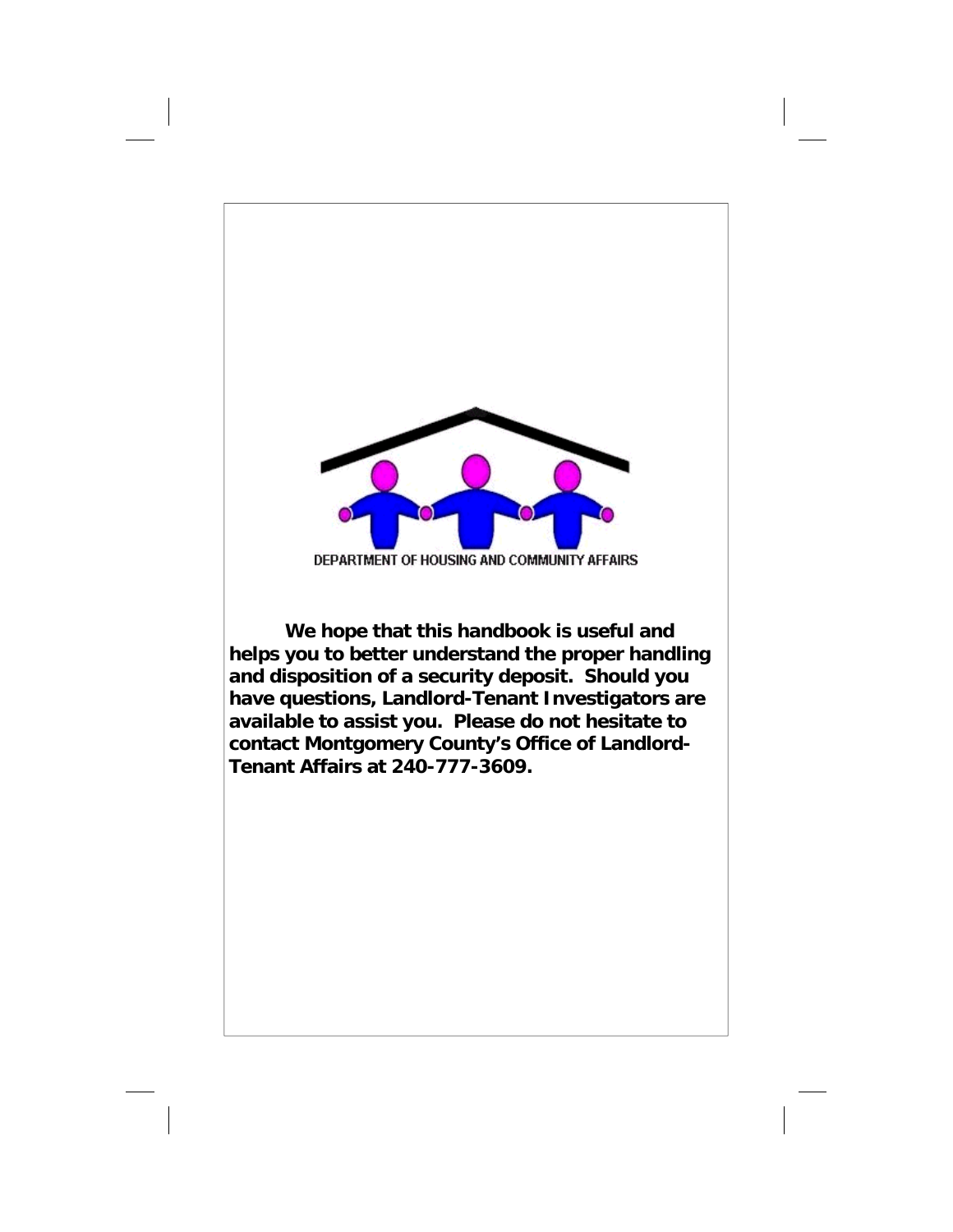

**Office of Landlord-Tenant Affairs**